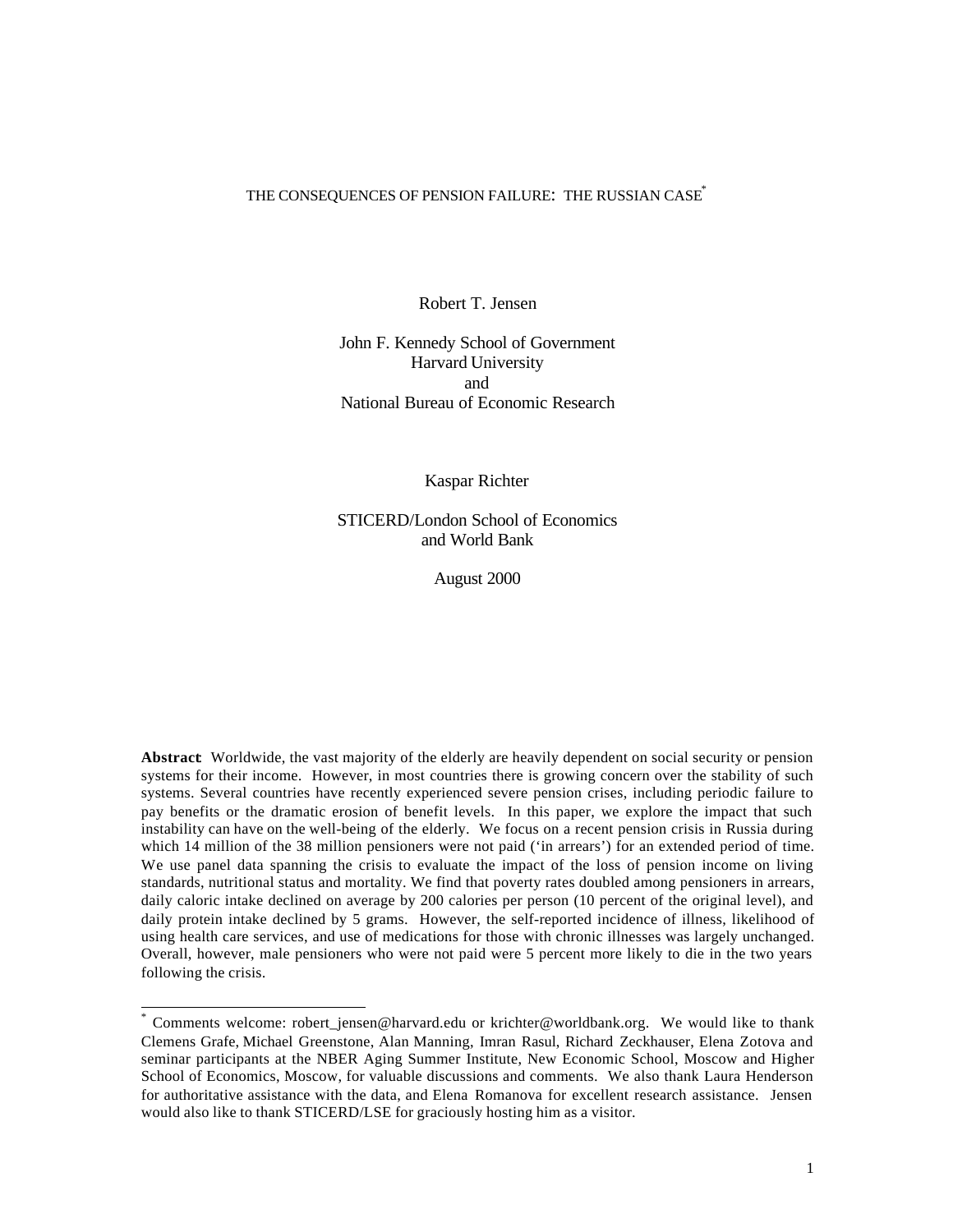## 1. INTRODUCTION

l

In Russia, as in much of the rest of the world, the elderly are heavily dependent on the state pension system for their income. Prior to 1996, Russia's generous pension system was fairly stable; pension fund revenues, collected primarily through payroll taxes, were broadly sufficient to cover outlays. However, poor economic performance, weakened tax enforcement and a wave of tax amnesties and exemptions resulted in a sharp decline in payroll tax collection in 1996, compromising the financial stability of the fund. As a result, approximately 14 million of Russia's 39 million pensioners underwent a sudden, prolonged period during which they did not receive any payments ('in arrears'). In this paper, we analyze the consequences of the failure of the pension system on living standards.

Beyond income as a measure of well-being, our concern will focus on the impact of the pension crisis on nutrition and mortality. Given the great dependency of the elderly on the pension system, one might expect that a pension failure would lead to worsened health, especially because of the diminished ability to purchase the inputs into health (for example, nutrition). This work thus also adds to the growing evidence of the impacts of socioeconomic status on health.<sup>1</sup> For the more specific case of Russia, it also provides an important link for understanding the dramatic decline in health that has followed economic transition and the subsequent economic decline. Russia in the 1990's experienced one of the largest peacetime (non-epidemic) declines in health in human history (McKee 1998).<sup>2</sup> This paper fills an important gap, because while both the health and economic crises have separately received wide attention from researchers, the links between the two remain less well explored.

<sup>&</sup>lt;sup>1</sup> ex, Fuchs 1993, Marmot 1994, McIntyre 1997, and Smith and Kington 1997. The advantage of the present study is that rather than relying on cross-sectional variation in the two variables, we exploit a large, exogenous income shock, and thus the direction of causality is clear. Further, our analysis allows us to explore the impacts on health through the purchase of the inputs into health (for example nutrition) rather than the reduced-form association.

<sup>2</sup> A special issue of *World Development* in November 1998 contains a set of articles on the health and mortality crises in Russia and the CIS.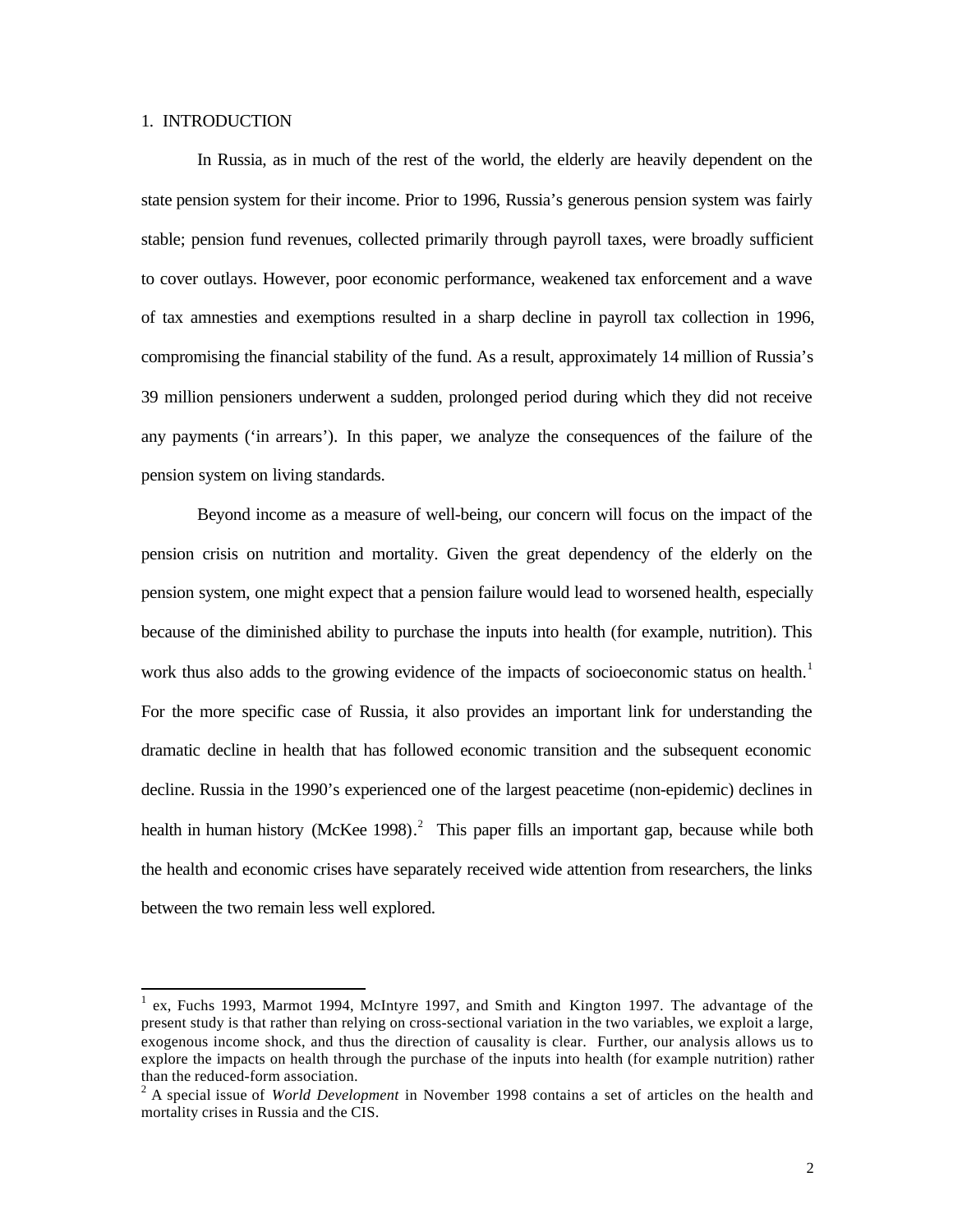The essence of the empirical strategy is to compare households who did not get paid their pensions with suitable 'control' or comparison groups of pensioner households that were paid. The strategy exploits variation in pension arrears created by the regionally-decentralized structure of the pension system. Each of Russia's 89 administrative regions or *oblasts* are independently responsible for collecting taxes and making payments. Since no given *oblast* has an exact match between receipts and entitlements, the system relies on the redistribution of surplus revenues from regions with a high tax base relative to pension entitlements to those with a lower tax base. When payroll tax collection declined for both 'debtor' and 'donor' regions, the fiscally weaker regions had both lower revenues of their own and received reduced surpluses from the donors. Accordingly, while nearly all pensioners in wealthier regions continued to be paid, between onethird and one-half of pensioners in debtor regions experienced pension arrears. We also exploit variation within debtor regions created by program rules which establish a system of priorities for which pensioners should be paid in the event of revenue shortfall.

We use panel data from the Russian Longitudinal Monitoring Survey (RLMS), which cover the period before and after the pension crisis.<sup>3</sup> The RLMS is a nationally-representative household survey of approximately 4,000 households, designed to measure the effects of the changes in Russia from the early 1990's on the well-being of individuals and households. We also merge the RLMS data with detailed, *oblast*-level fiscal and economic data from the Russian Ministry of Finance, State Tax Service, national statistical office *Goskomstat*, and the Pension Fund of Russia (PFR). Our results show that the pension crisis had a large impact on living standards, with income declining by over one-third for pensioner households, and poverty rates doubling to over 50 percent. Food expenditures declined dramatically for pensioner households; as a result, daily intake of calories declined on average by over 200 calories (10 percent) per person and protein declined by 5 grams per person. We also find that in households with many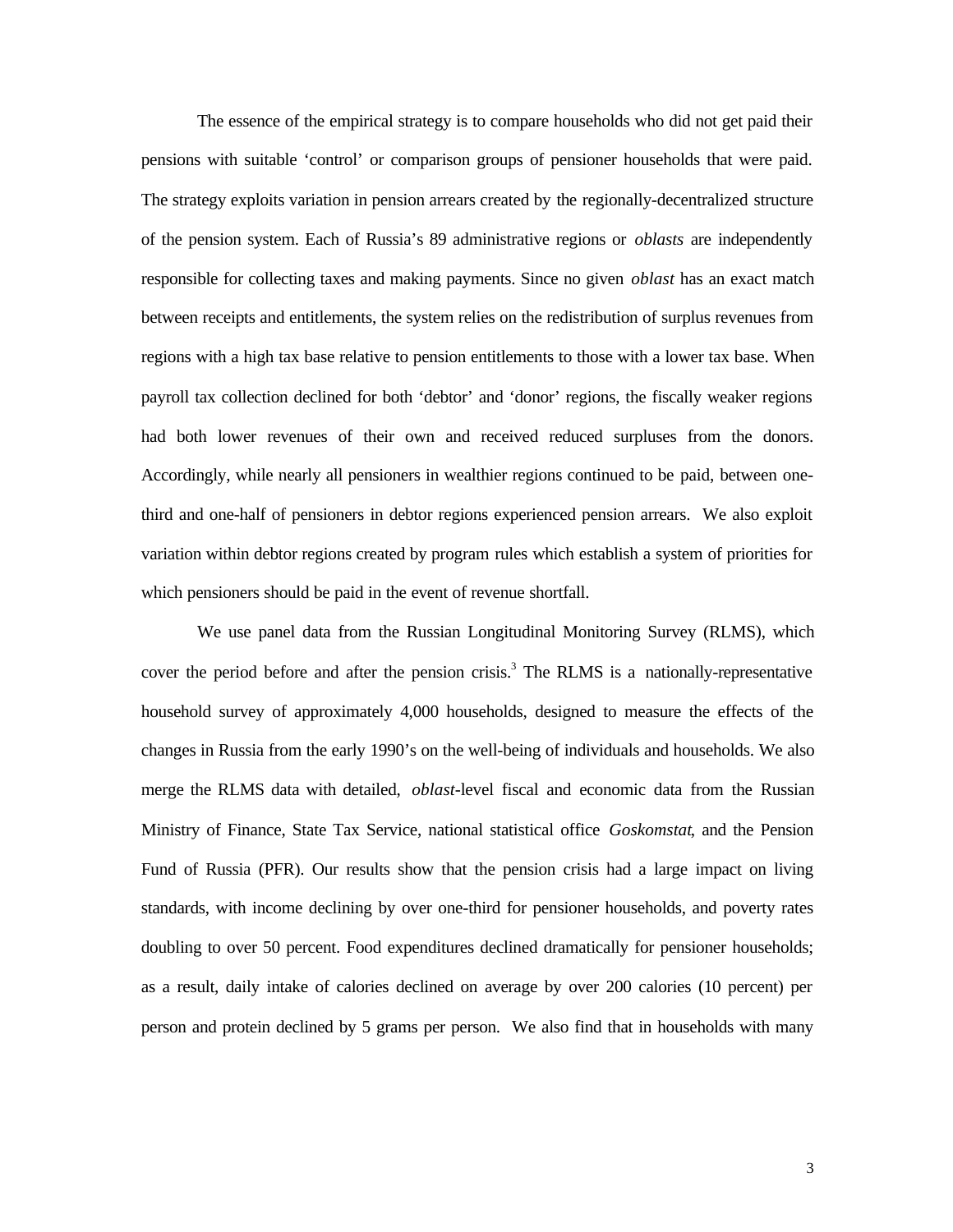members, the decline was largest for the pensioners themselves. This latter result suggests that individual consumption within households is affected by the distribution of income among members, rather than being pooled and shared among members according to a fixed rule.<sup>4</sup> Finally, male pensioners who were in arrears were 5 percent more likely to die in the two years following the crisis.

The analysis in this paper carries more general lessons as well. Many countries face concerns over the stability of their pension systems, especially due to population aging, system financing or management. Further, there have recently been several cases of pension system failures (for example, Argentina, China, and Poland), resulting either in extended periods of nonpayment of benefits, or the erosion of entitlements to below subsistence levels. And there are many more countries where fragile systems are increasingly vulnerable to failure. The instability and consequent adjustments directly affect the well-being of the elderly, who are typically highly dependent on pensions as their largest, or only, source of income. The present case provides evidence of what kinds of impacts such adjustments can have.

The paper proceeds as follows. Section 2 discusses the system of state benefits in Russia, and describes the pension crisis of 1996. We devote significant attention to the structure of the system and causes of the crisis, since they form an important part of the identification strategy for the empirical analysis. Section 3 examines the impact of pension arrears on living standards and poverty. Section 4 discusses the empirical strategy, identification issues and presents the results, while section 5 concludes.

#### 2. THE RUSSIAN PENSION SYSTEM AND THE CRISIS OF 1996

<sup>&</sup>lt;sup>3</sup> The survey is organized and coordinated by the Carolina Population Center at the University of North Carolina at Chapel Hill. Further description of the data and sampling techniques can be found at www.cpc.unc.edu/projects/rlms/rlms\_home.html

<sup>&</sup>lt;sup>4</sup> See Alderman et. al (1995) for a review of the substantial literature on intrahousehold allocation and models of the household.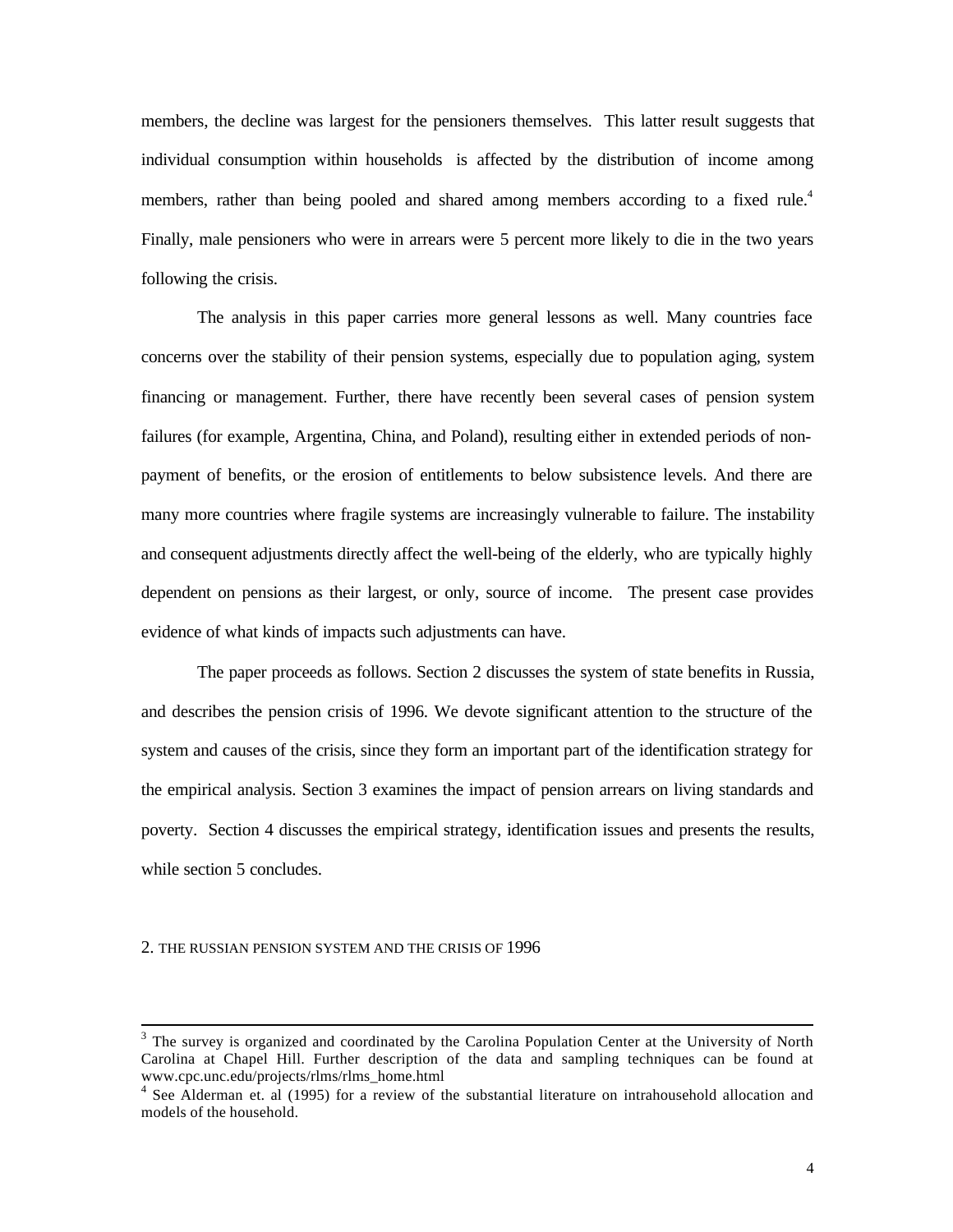# A. DETAILS OF THE SYSTEM<sup>5</sup>

l

Russia's current old age pension system originates from the Soviet period, when it was part of a comprehensive social insurance program (Barr 1992). Under the system, all women over the age of 55 and all men over the age of 60 are entitled to a monthly cash transfer from the Pension Fund of Russia (PFR). Eligibility is not affected by current employment status; as a result, prior to the crisis nearly 98 percent of individuals simply age-qualified for the pension reported receiving one.

Pension levels are set at 55% of the average wage the individual earned during either the last two years of employment, or any continuous working period of 60 months. However, benefits can not fall below the minimum wage nor exceed three times that value. The average benefit level in 1996 was 1,700 Ruble (about \$66 U.S.), which was just below the mean per capita household income among all Russians. By statute, pension levels are related to current earnings, but the means test is very generous, and anecdotally it is considered to not be widely applied. The RLMS data confirm these observations; in a regression of the level of pension received, the coefficient on current non-pension income is small, positive, and not statistically significant. Given that nearly everyone age qualified for the pension receives one and the general unresponsiveness of benefit levels to current earnings and employment, the pension system does not create the same labor supply disincentives as many other social programs found throughout the world (aside from any income effect)

At the end of 1995, the Pension Fund had 38 million beneficiaries (26% of the population of Russia). Total outlays amounted to 5.7% of GDP (\$33bn U.S.) in 1996, greater than the combined government spending on health, education and other social cash transfers. The system is financed on a pay-as-you-go (PAYGO) basis by a payroll tax amounting to 29% of employee

 $<sup>5</sup>$  This section describes the main features of the pension system up to 1996. The system has been partly</sup> reformed since that time (Denisova, Gorban and Yudaeva 1999).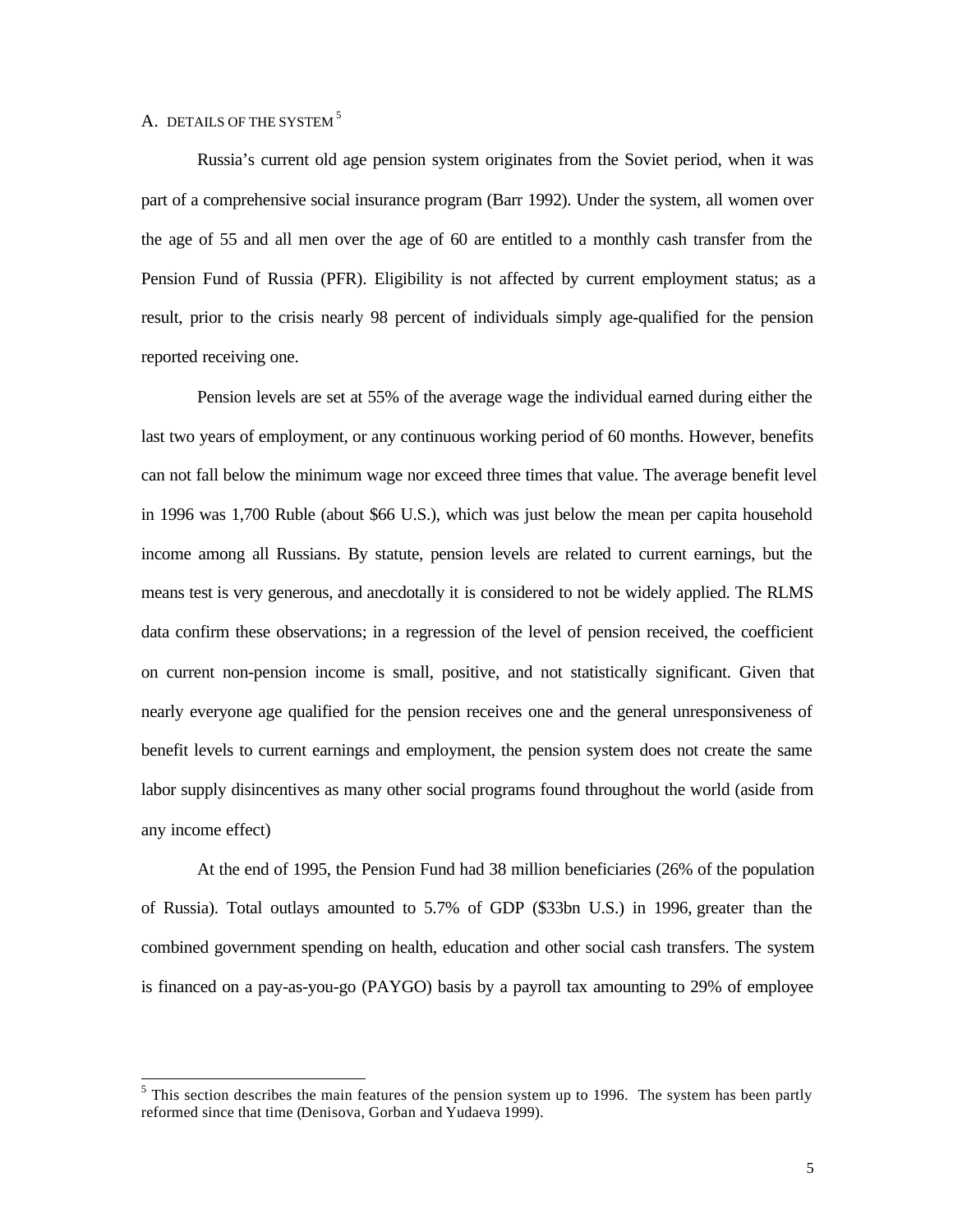wages.<sup>6</sup> The PFR itself is an extra-budgetary agency of the central government, meaning its funding and operation are not affected by the federal budget law passed each year. The system is largely decentralized, consisting of one federal, 89 regional and 2,342 local departments. Despite this decentralization, however, there is a uniform 'vertical' structure throughout the regions. Local pension offices collect payroll tax revenues from firms and pass them to accounts of the regional pension fund. Social Welfare Offices (SWO's) in the local pension districts and regions are responsible for both identification of and payment to recipients, drawing their funds directly from the regional pension accounts. Each regional pension department then transfers to the central fund any surplus tax revenues beyond what is needed to meet entitlements in their region, which the central fund then redistributes across regions. The funds obtained by the center from approximately 15 'donor' regions, which have a large payroll tax base relative to pension entitlements, are redistributed in order to finance pension payments in 74 'debtor' regions. Column 1 of table 1 shows official estimates from the PFR of a measure of 'self-sufficiency' for various regions, i.e., the ratio of payroll tax receipts to total benefit entitlements, with donor regions characterized by sufficiency ratios above 100. The data confirm that there were many districts that fell far short of needs, and a few larger regions like Moscow City that had surpluses.

#### 2B. THE ARREARS CRISIS OF 1996

Before 1996, Pension Fund revenues were just barely sufficient to meet entitlements, with no excess funds to ensure future payments. In 1996, a significant funding crisis developed. The crisis was caused in part by a sharp decline in economic output due to an uncertain political climate created by impending presidential election.<sup>7</sup> The decline lead to a large, sudden reduction of the tax base, especially for the payroll taxes that financed the pension system. Beyond the

 $\frac{6}{6}$  The statuatory incidence is 28% on the employer, 1% on the employee.

 $<sup>7</sup>$  Enterprises and investors were postponing decisions and waiting to observe the outcome of the elections</sup> in July. The uncertainty was caused in part by the poor performance of pro-government parties in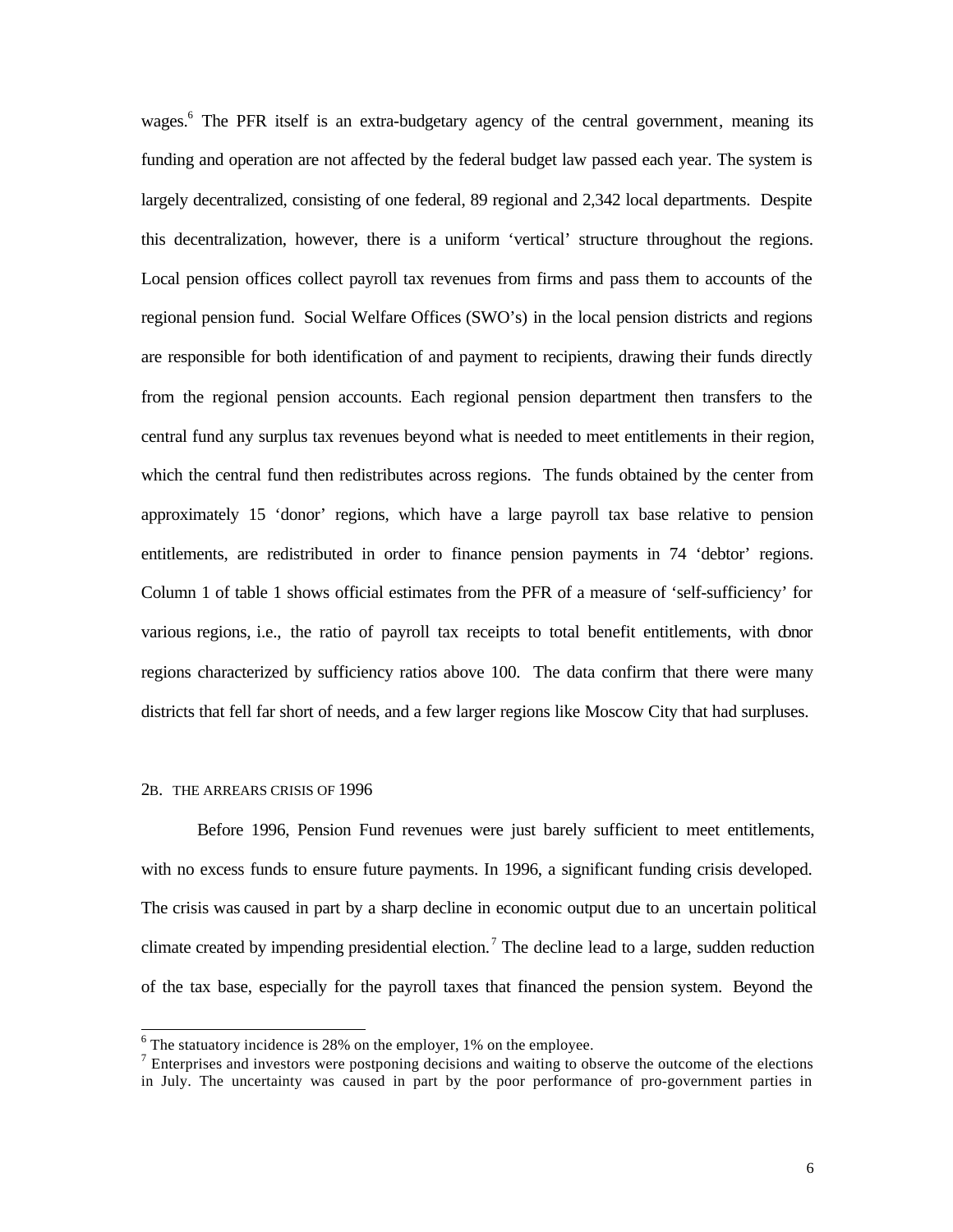sluggish performance of the economy, payroll tax revenues fell for a number of additional reasons, including the reduced effectiveness of tax collection, a lack of political will to put pressure on large enterprises, and a widening of tax exemptions and tax amnesties throughout major sectors of the economy (also associated with the elections). The shortfalls in payroll tax collection were exacerbated by the emergence of non-monetary forms of settling tax obligations,<sup>8</sup> which could not be easily transferred across regions.

The decline in payroll tax revenues and use of non-monetary forms of tax settlement led to a breakdown in the redistributive system from donor to debtor regions. Table 1 shows that between 1995 and 1996 pension offices in most regions experienced a decline in their tax revenues relative to entitlements. Donor regions used their receipts to fund their own pension payments, and the residual sums transferred for redistribution to other localities were insufficient to prevent sharp increases in pension arrears in debtor regions. While there are no official data on pension arrears, according to press releases of the Pension Fund reported in the *Moscow Times*, national arrears in payments increased to R14trn by December 1996. Lacking additional official statistics, we turn to the RLMS to provide estimates of arrears at aggregated geographic levels.<sup>9</sup> Table 2 shows that arrears increased from approximately 9 percent at the end of 1995 to 34 percent in 1996. Variation across the eight geographical groupings is considerable. Not surprisingly, regions such as the Metropolitan area, which includes primarily the donor districts of Moscow and St. Petersburg, had only minimal pension arrears, with very little change between the two periods. However, all other areas had large increases, with between 28 and 55 percent of pensioners in arrears in 1996. These groupings also hide significant variation across regions within these geographic aggregations.

parliamentary elections in December 1995. Also, polls showed President Yeltsin trailing his Communist opponent in the elections, including single-digit approval ratings.

<sup>&</sup>lt;sup>8</sup>These included barter, payment in goods, and '*veksel'* (Guriev and Ickes 1999).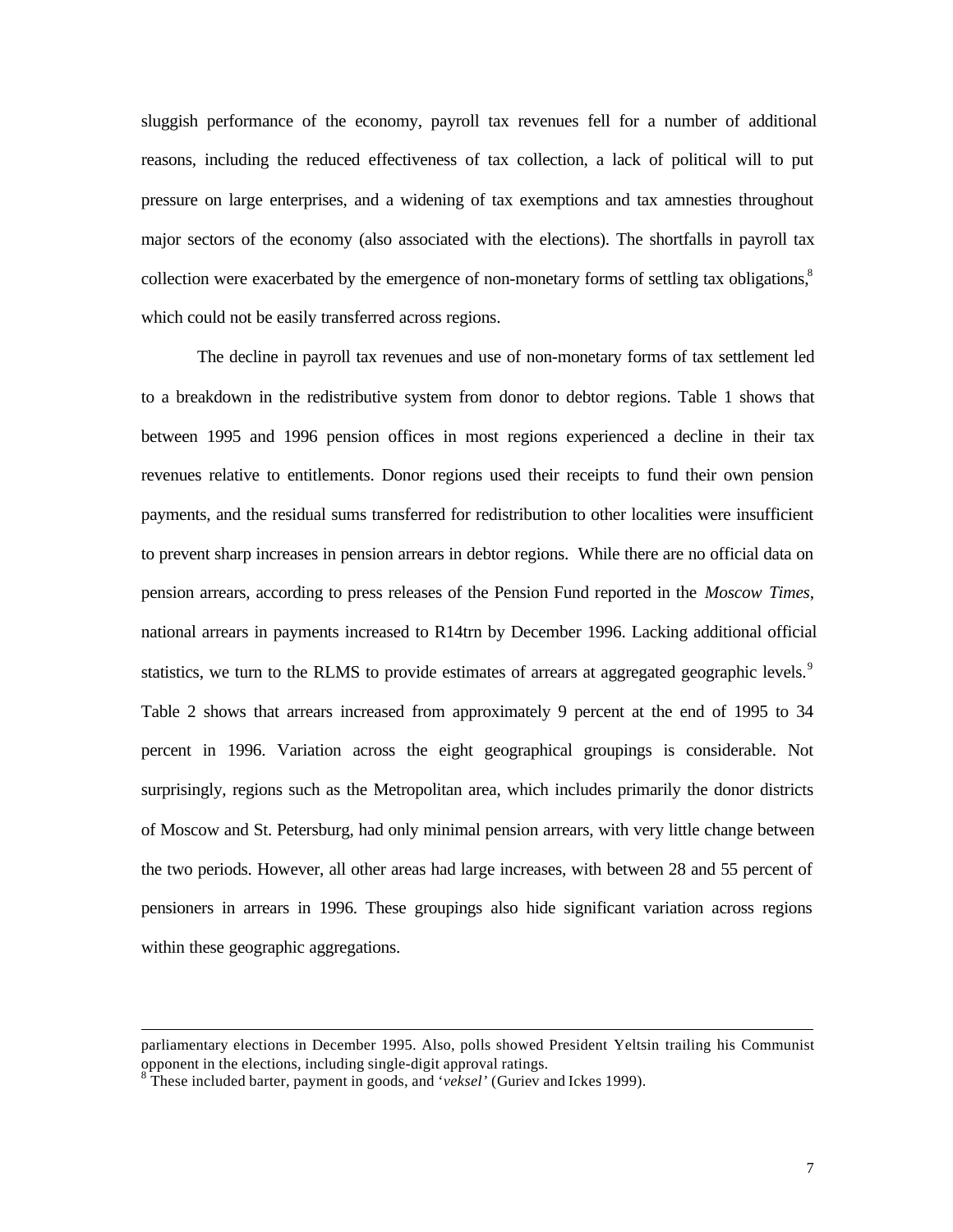## 2C. WHICH PENSIONERS WENT INTO ARREARS?

At the time of the arrears crisis, the central PFR adopted a set of guidelines for regions on the payment of pensions in the event of revenue shortfall. The guidelines suggested priority be given to paying pensioners with entitlements less than the minimum subsistence level ('poor'), followed by non-working and single pensioners, since these were perceived to be the 'most vulnerable and dependent' pensioners. However, as the system is decentralized, in addition to these two criteria, some regions also prioritized pensioners who were very old or disabled.<sup>10</sup> (Only one region, Orenburg *oblast*, made payment to all pensioners proportionately rather than paying some pensioners and excluding others). Regional authorities typically applied 'pre-crisis' attributes in determining priority; thus it is unlikely that individuals engaged in significant changes in behaviors intended to increase their likelihood of payment (i.e., changes in labor supply or marital status).

For the purposes of understanding pension arrears and assessing their impact on wellbeing, it is important to explore further the incidence of pension arrears both across and within regions. Using the RLMS panel data for the year before and year after the crisis, the determinants of pension receipt are examined in Table 3 where we estimate probit regressions for the probability of pension receipt (among pensioners) in 1996 (marginal effects reported in the table). Column 1 begins by regressing pension receipt on the self-sufficiency ratio in the *oblast* of residence. The effect is positive and statistically significant, confirming that the arrears crisis was concentrated in areas with low pension fund revenues and dependence on redistribution.

In column 2 we add indicators corresponding to the various characteristics that were used to define priority for payment during the crisis. Consistent with the priority rules specified, pensioners with the lowest pensions were 5 percent more likely to be paid and single pensioners were 10 percent more likely. The set of priority criteria are jointly statistically significant, with an

 9 While the previous discussion makes it clear that arrears should be analyzed at the *oblast* level, the sampling frame of the RLMS does not allow for inference at that level.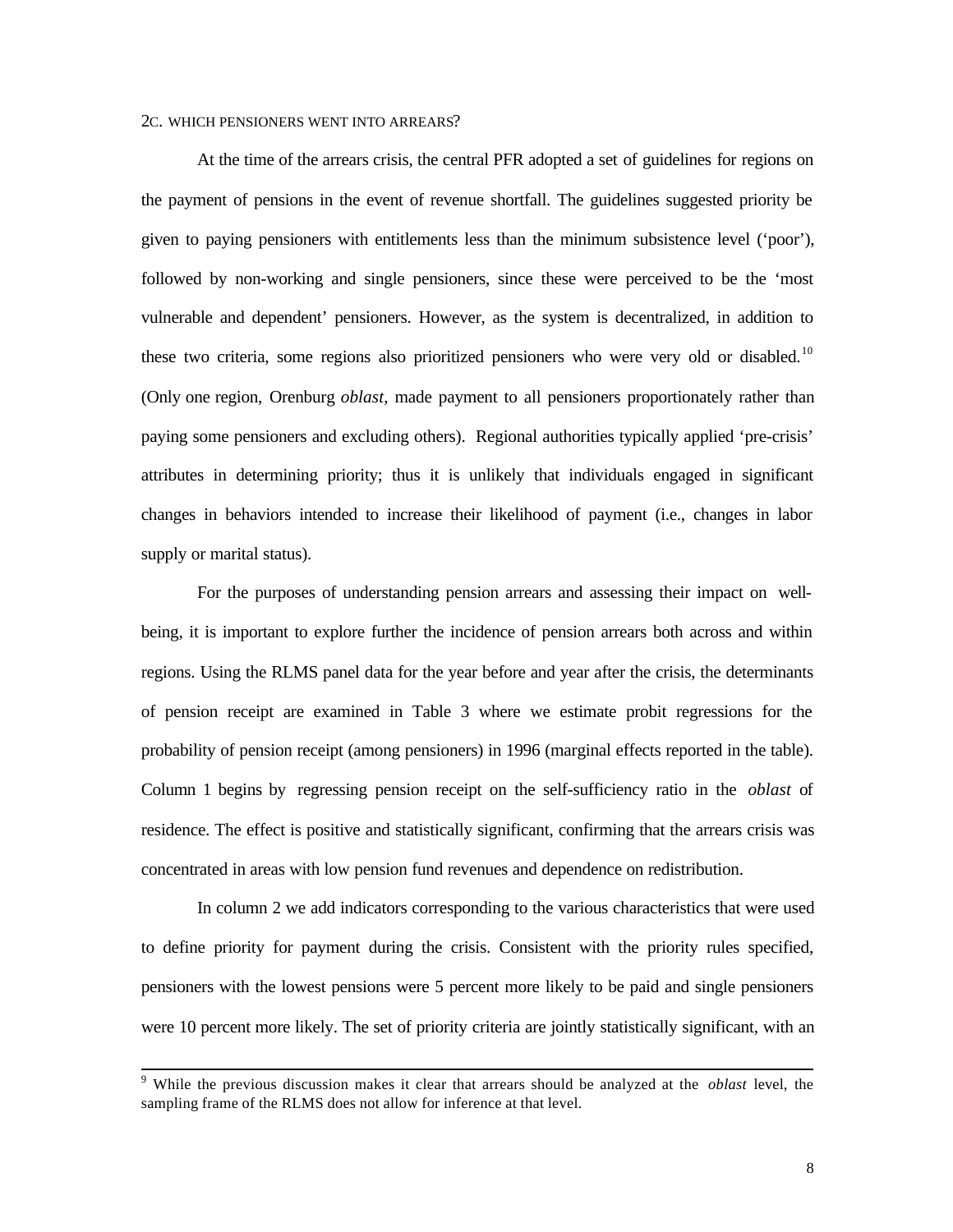*F*-statistic of 12.84. In column 3, we add a set of individual and household characteristics aside from those which were reported to be used in determining priority. We find little evidence that they affect the probability of pension receipt, once the priority characteristics are controlled for. In particular, pre-crisis, non-pension household income is not statistically significant, consistent with a lack of means testing in determining arrears, aside from benefit levels.

In columns 4-6, we perform the same analysis while restricting the sample to only those pensioners living in debtor regions. Even conditional on residing in a debtor region, the coefficient on the sufficiency ratio shows that being in a region that is less dependent on redistribution makes it more likely that an individual was paid. The priority variables are jointly significant, as lower pension benefits and being single made it more likely that an individual was paid. And again, household characteristics other than the priority characteristics are neither individually nor jointly significant. Overall, the regressions confirm that the collapse of the redistributive mechanism of the Pension Fund accounts for the incidence of pension arrears. And within debtor regions, specific indicators determined which pensioners were paid. Furthermore, household and individual characteristics aside from those specified priority characteristics did not affect the probability of pension receipt.

#### 3. THE IMPACT OF PENSION ARREARS ON INCOME AND POVERTY

The dramatic impact of the pension crisis on living standards can be seen in the bottom panel of table 4. We split the RLMS pensioner-household sample into three groups: households that were in arrears; all pensioner households not in arrears; and the subset of non-arrears pensioner households living in debtor regions. Poverty rates were high even before the crisis, with over 20 percent of all three groups living below the poverty line.<sup>11,12</sup> The share of total

10

 $11$  The poverty line is the official poverty line of the Russian Federation, calculated in accordance to the recommendations of the World Bank and the World Health Organization, and adjusted for regional price differences. It was developed by pricing a food basket which was constructed on the basis of nutritional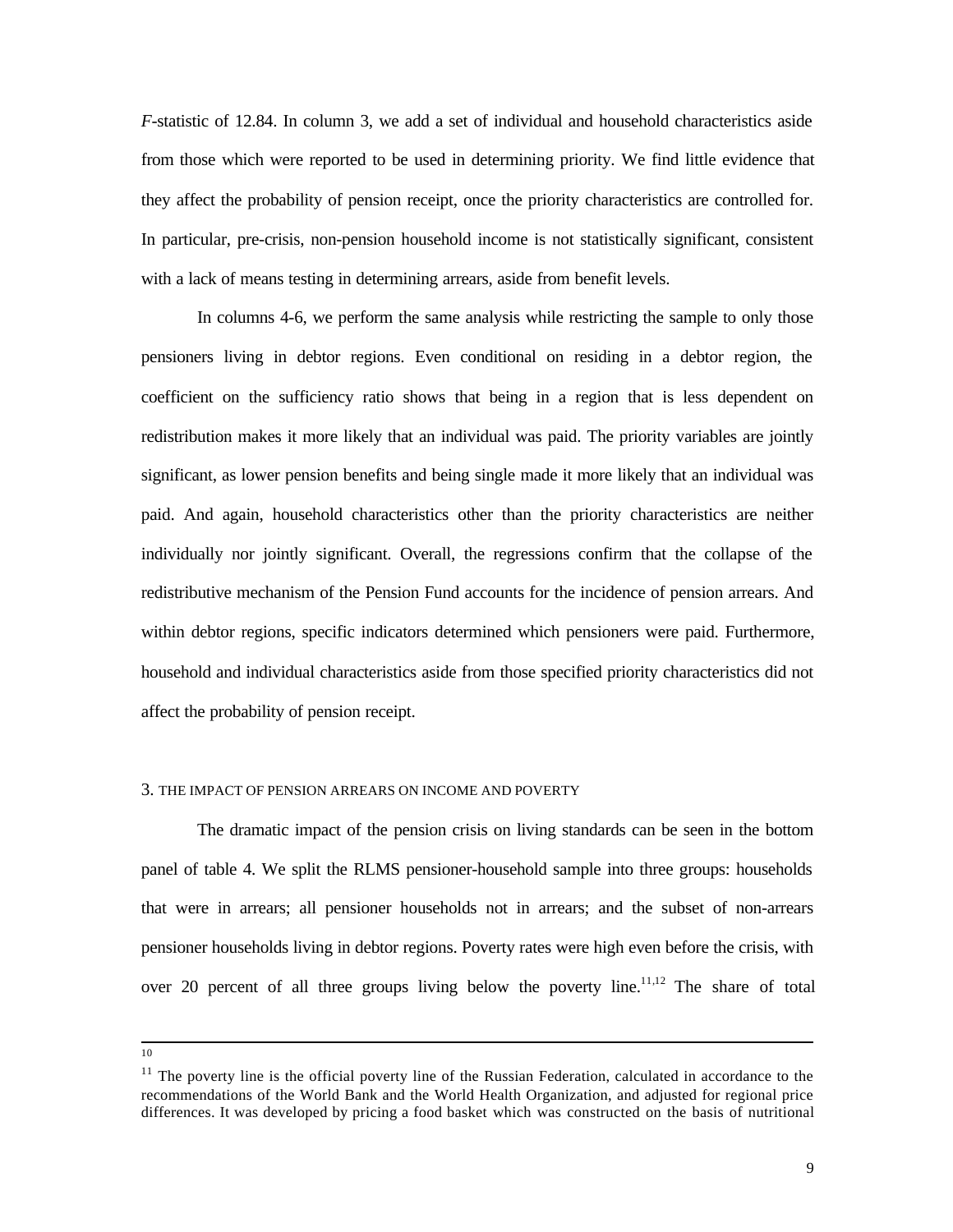expenditures devoted to food is very high, at nearly two-thirds. This budget share is in itself often used as an indicator of living standards, but in this particular case also demonstrates that food consumption is likely to suffer when households lose a large source of income like the pension.

Households are very dependent on the pension; in the pre-crisis year of 1995, across all three groups of households the average income share of the pension was over 40 percent. Thus, not surprisingly, the crisis had a large impact on household welfare. Household income declined on average by 2,000 ruble (36 percent) for the arrears group, whereas the income of both other pensioner groups increased slightly. The poverty rate increased to over 50% among pensioner households in arrears, and dropped among non-arrears households. Figure 1 provides nonparametric (kernel) density estimates for (log) income per capita for the arrears and nonarrears (debtor and donor regions combined) pensioner households. The right-hand graphs present the differences between the estimated densities. The vertical line represents the (log) poverty line. Overall, we see that pension arrears caused a large shift of mass in the income density, especially from around the middle of the pre-crisis distribution into the lower end. Arrears lead to a large reduction in households just above the poverty line, and a large increase in the percentage below that line. There is also a large increase in the dispersion of incomes, since prior to the crisis pensions accounted for a large fraction of total household income, and there was not a great deal of variation in pension levels. Notice that by comparison, the estimated density for the nonarrears group changed only slightly over this period, with more mass in the density significantly above the poverty line and less just above and just below the poverty line.

#### 4. IMPACT OF THE PENSION ON NUTRITION AND MORTALITY

criteria. Food shares in overall expenditures were separately estimated for each age-gender group. Poverty lines vary according to the demographic composition and regional location of a household. Further analyses of poverty in the Russian Federation can be found in Mroz and Popkin (1995), Klugman and Braithwaite (1998) and Lokshin and Popkin (1999).

<sup>&</sup>lt;sup>12</sup> However, it should be noted that the elderly were among the better-off of the demographic groups in Russia prior to the crisis.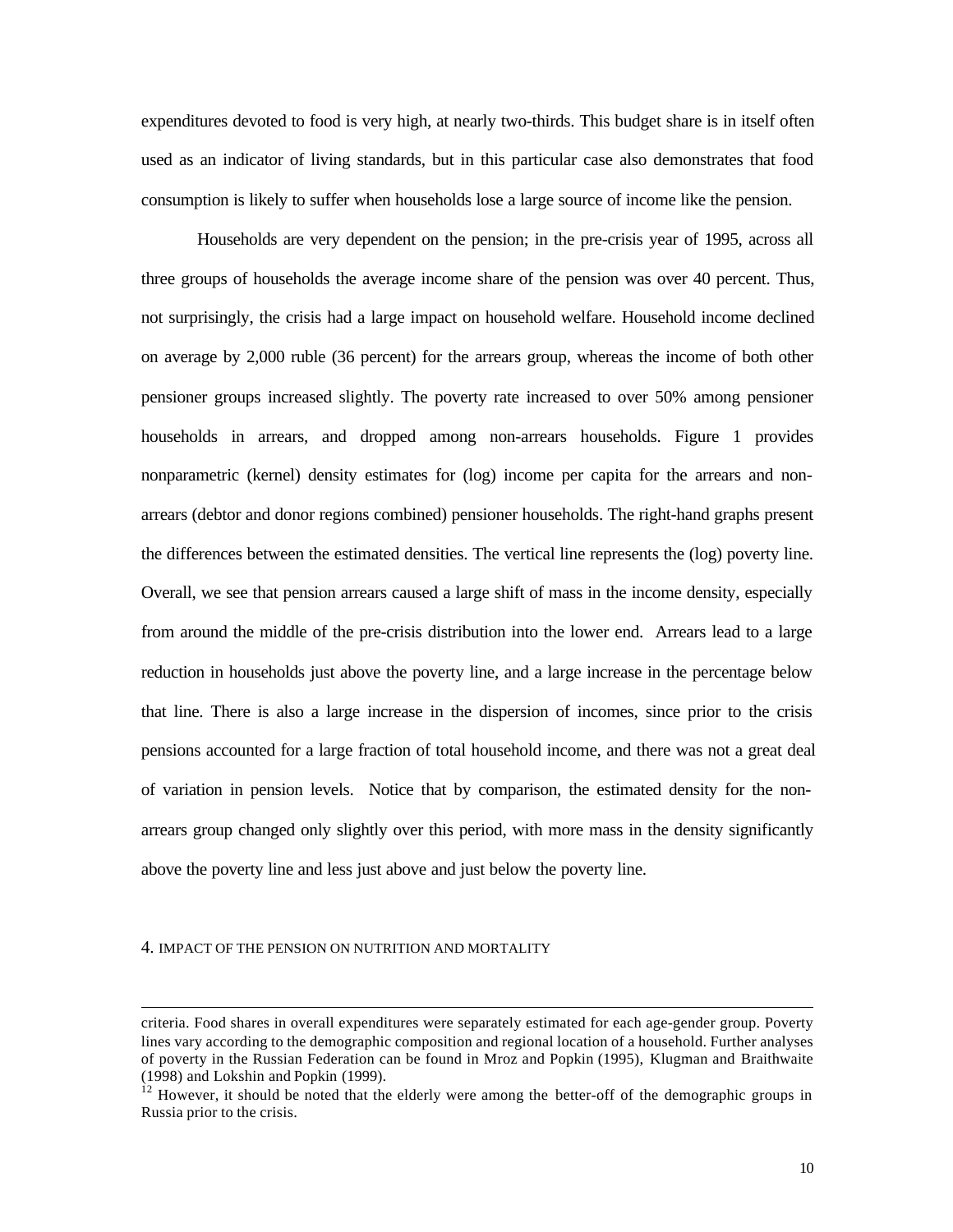#### A. ESTIMATION STRATEGY AND IDENTIFICATION.

We examine the changes in various health-related variables for the group of pensioners who went into arrears compared to those who continued to be paid. In so doing, we will exploit the variation in pension arrears across regions (created by the decentralized funding structure) and within regions (created by the pension priority criteria). The identifying assumption that will allow us to isolate the impact of the loss of pension income on the health measures is that in the absence of the arrears crisis, the arrears and non-arrears groups would not have experienced differential change with regard to the outcome variables of interest. Momentarily deferring discussion of this assumption, table 5 presents the essence of the basic strategy. In this table, we present the average daily caloric intake for the arrears and non-arrears pension households in 1995 and 1996. The RLMS contains information from a 24 hour recall of food intake, which researchers at UNC converted into total caloric and protein intake. Calories, and protein, which we also use below, are among the two most important nutrients for health, especially for the elderly; for example, protein deficiency can lead as muscle wasting, oedema and anemia (Mobarhan and Trumbore 1991, Ahmed 1992, Schlienger et. al 1995, Blumberg 1997).

Focusing on panel A, we see that prior to the crisis, households that would later go into arrears consumed on average 80 more calories per day than pensioners (including those living in both debtor and donor regions) who continued to be paid in both periods. However, there is a striking change in 1996, where average daily caloric intake of the arrears group declined by 243 calories. The non-arrears households declined as well, but only by 22 calories. There could be a common factor that lead to some of the decline for both groups, such as the normal declining needs with age, relative price changes, or expectations.<sup>13</sup> Overall, the arrears group declined by

<sup>&</sup>lt;sup>13</sup> It may also be the case that the control group reduced their caloric intake, in anticipation of the that the pension crisis might soon affect them. The survey asked two questions about expectations more generally, namely whether they expect their financial situation to get better or worse in the next 12 months (1 to 5 scale), and whether they anticipate having difficulties in having enough money to meet basic needs in the next 12 months (1 to 5). While many non-arrears pensioners felt things would get worse, equally as many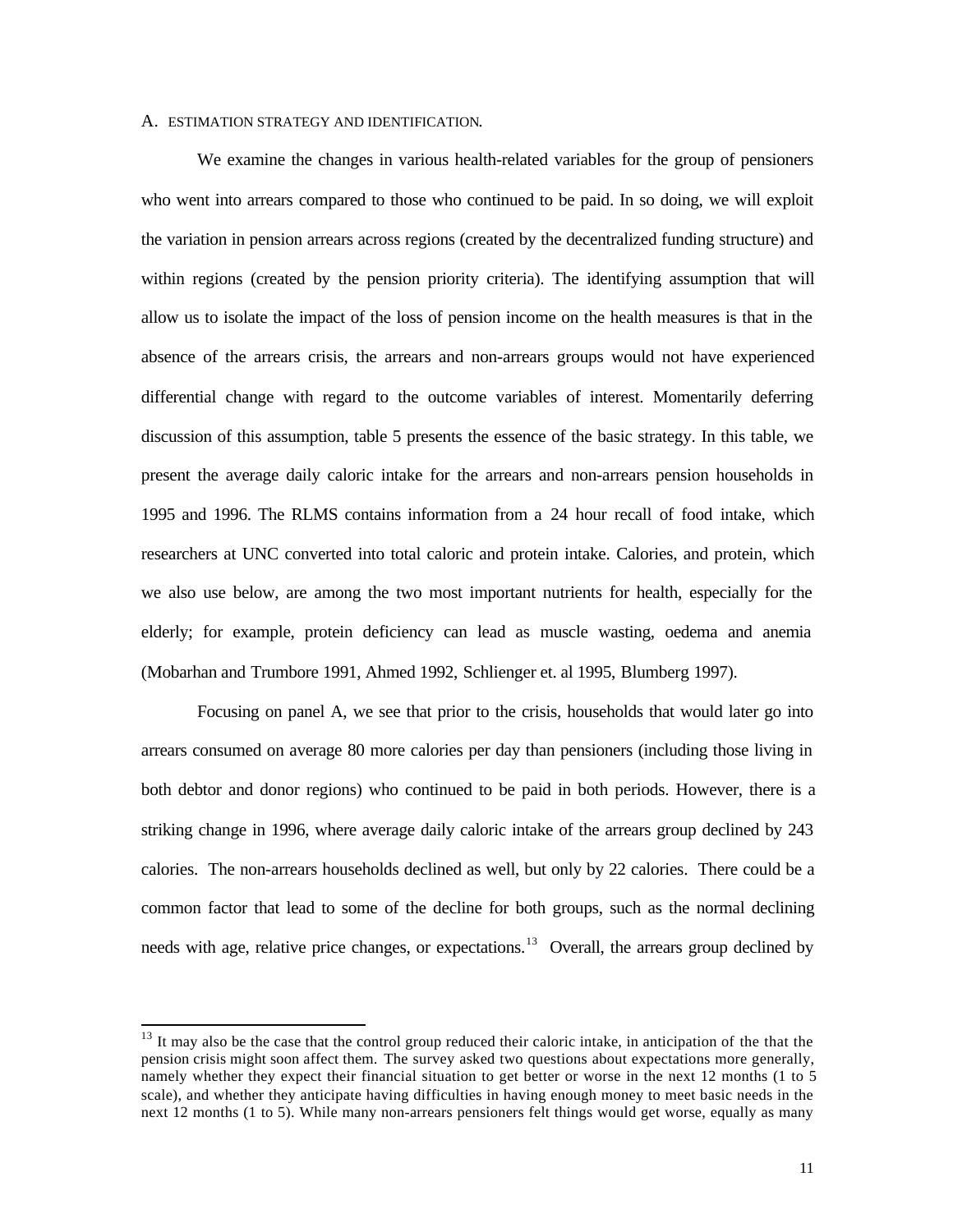221 calories more per day than the non-arrears group, 10 percent of the original intake, which is our estimate of the impact of the loss of pension income under the identifying assumption.

More detail on the changes in caloric intake can be seen by examining the distributions of caloric intake rather than just the means. Figure 2 shows kernel estimates of the density of (log) caloric intake for the arrears and non-arrears groups for the period before and after the crisis. The diagrams in the second column show the simple differences in the estimated densities, and the figure in the third column shows the difference in the differences. As a descriptive tool, these differences in estimated densities demonstrate that there was an extremely large change in the distribution of caloric intake for the arrears group, with a large shift in mass from the middle and upper part of the pre-crisis distribution to the lower part. The vertical line represents the recommended (log) 2,000 calories per day. While exact caloric requirements vary across individuals by gender, age and level of physical activity, we can see that for any threshold around 2,000 calories, there is a substantial increase in the fraction of individuals in the arrears group not meeting that requirement after the crisis, with a much smaller change for the non-arrears group. This figure demonstrates the large and differential decline in nutritional status for the arrears relative to non-arrears group.

In order to control for differences in other covariates relevant to health, in our full analysis below we estimate 'treatment-effects' regressions of the form, <sup>14</sup>

(1) 
$$
h_{ii} = \alpha_0 + \alpha_1 * 1996 + \alpha_2 * Arr + \alpha_3 * Arr * 1996 + \beta * X_{ii} + u_{ii}
$$

$$
t = (1995, 1996), i = (1, \dots, N).
$$

felt the same way in the year prior to the crisis. Thus, if reported expectations are useful indicators, any adjustment in response to these expectations were the same before and after the crisis.

 $14$ <sup> $\mu$ </sup>An alternative estimation strategy would be to regress changes in the outcome variables on changes in pension receipt, or to add individual fixed-effects (or fixed-effects interacted with the other independent variables) directly to the treatment-effects regression (1). Both of these alternative approaches would control for individual-specific fixed effects, observable and unobservable. Results for these alternate specifications are also reported below, but are nearly identical, so for the purposes of exposition and facilitating discussion of the identifying assumption, we use this treatment-effects framework.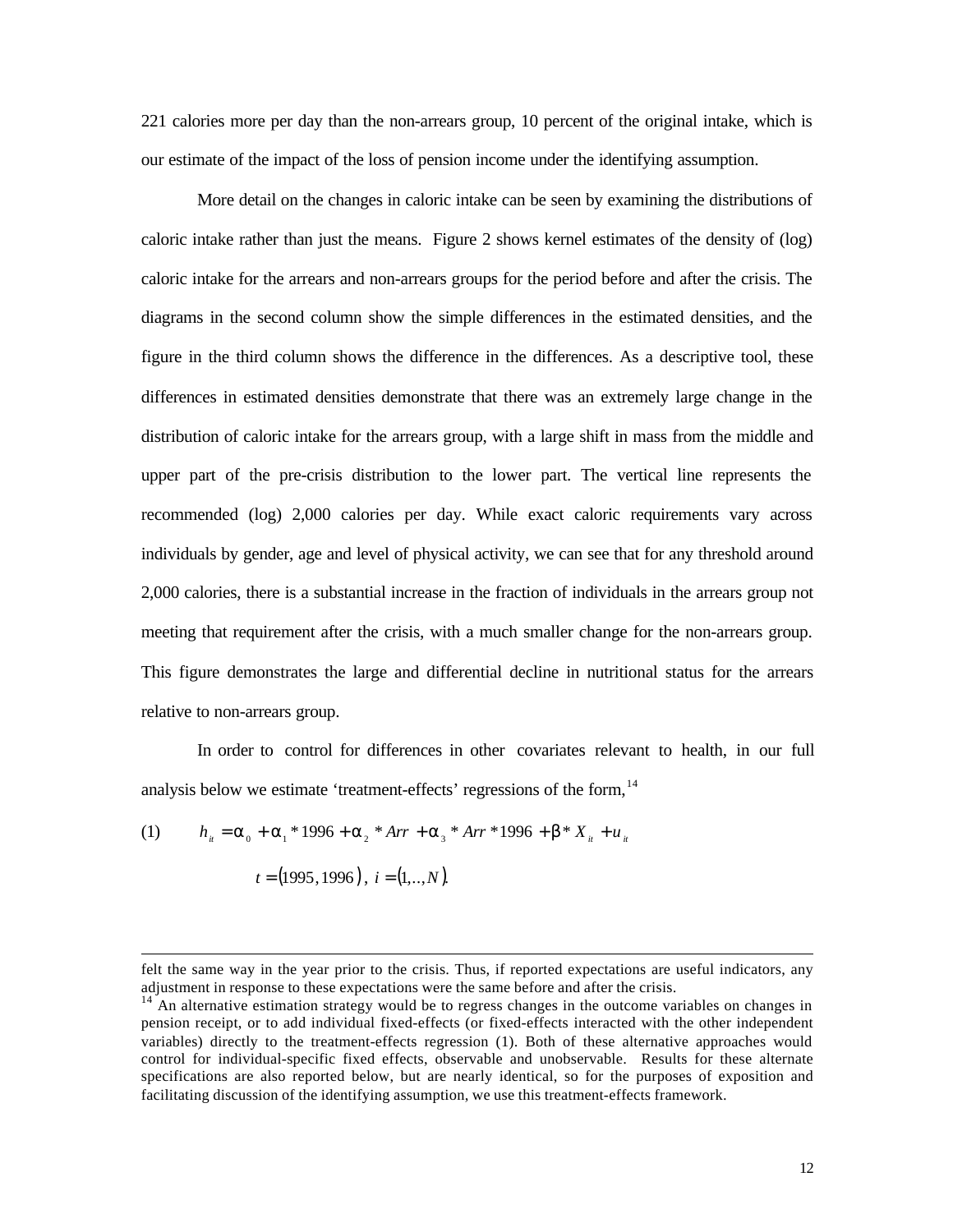where *Arr* is an indicator for whether a pensioner was in arrears, 1996 indicates the observation is from before the crisis, and *X* is a vector of individual and household characteristics thought to affect caloric intake. The effect of arrears is captured by the interaction term  $a_3$ . For health-related variables, we use daily intake of calories and protein, and whether an individual had died by the time of a follow-up survey two years after the crisis.

We restrict our sample to households containing pensioners, and in order to isolate the impact of the pension crisis in 1996, we drop households that incurred pension arrears in 1995 (though there were few of them, and their exclusion does not affect the results appreciably). The sample includes all individuals living in households with a pensioner in order to capture the effects of arrears on the entire household. We also perform the regressions separately for various age and gender groups rather than assuming the mean effect is the same across all individuals.

#### B. THE IDENTIFYING ASSUMPTION

Our primary interest is in isolating the effects of the loss of pension income on nutritional status and health. By comparing the change in caloric intake for arrears pensioners relative to non-arrears pensioners, we are controlling for economy-wide changes that affected all individuals, or all individuals living with pensioners more specifically. Thus for instance, declines in the health system, pollution and the quality of environment, price changes or other macroeconomic shocks would be controlled for.

However, we know that assignment of arrears is correlated with living in a debtor region and having certain attributes, such as higher pension level, working, or being married. We briefly explore various aspects of the identifying assumption and potential violations below.

#### *B1. Differential Changes in Debtor and Donor Regions*

Since going into arrears is correlated with living in a debtor region, the identifying assumption would be violated if there were differential changes in economic policy or living conditions in debtor vs. donor regions aside from the pension. For example, the erosion of the tax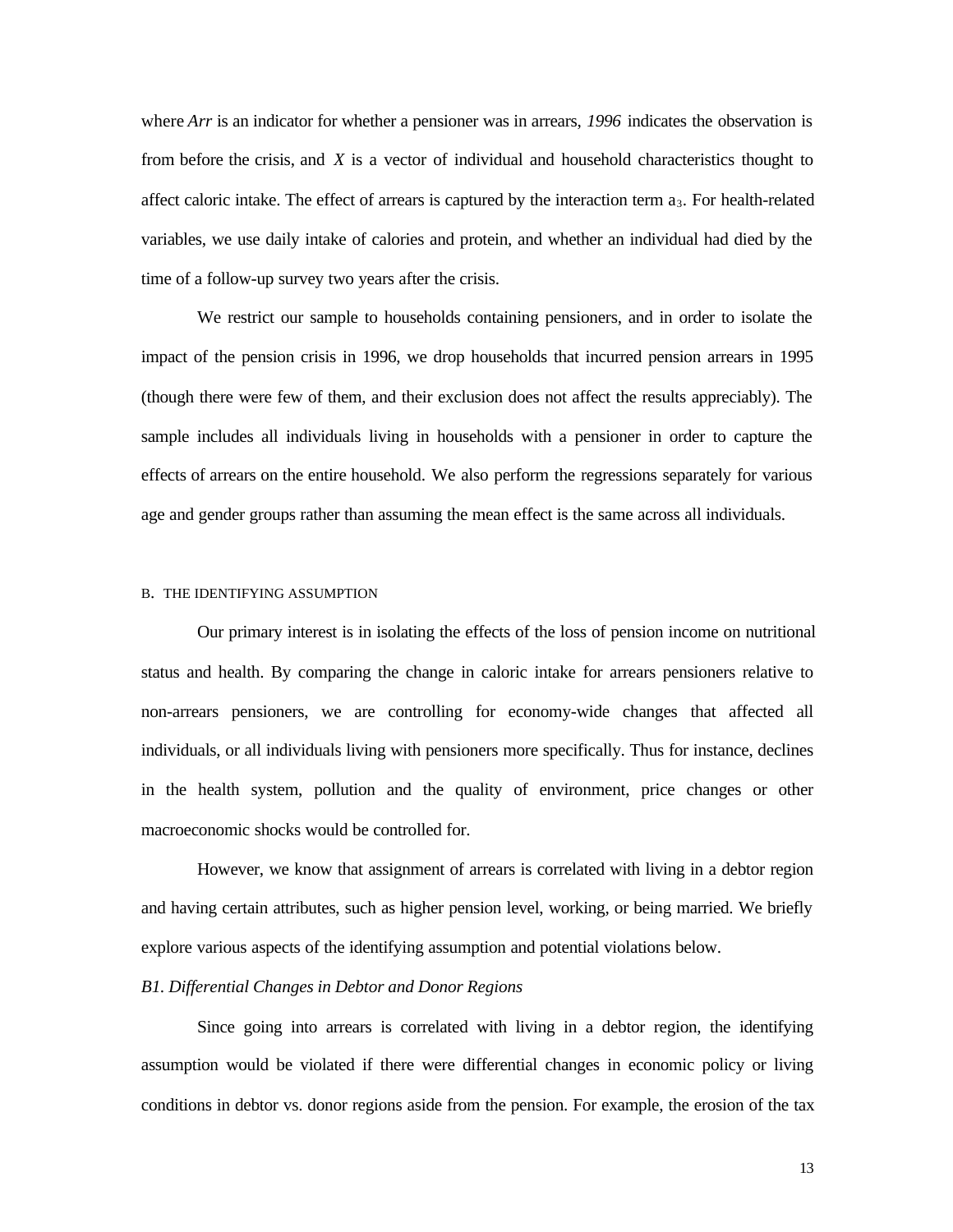base may have meant other services and programs were also cut back,<sup>15</sup> or there could have been changes in relative prices. We can control for differential changes in any regional aggregate factors by restricting the sample of non-arrears pensioners to only those living in debtor regions. Panel B of table 5 presents results from this restricted control group. Relative to the full control group, the initial level of caloric intake of this control group is closer to the treatment group. However, the decline in caloric intake is nearly identical for both control groups, and the overall differential change between treatment and control groups is very similar. Thus, differential changes between debtor and donor regions cannot account for the change in caloric intake.

# *B.2 Changes Associated with Characteristics of Arrears Households Within Debtor Regions*

The previous results involve comparing arrears and non-arrears pensioners within debtor regions. However, since assignment of arrears within debtor regions was determined by specific individual characteristics, there may be concern that these characteristics would be associated with a decline in caloric intake even in the absence of a pension crisis. Of course, if anything, payment was targeted towards the more vulnerable. Therefore, one might expect that in the absence of arrears, the control group would have dropped more than the treatment group, leading to understated estimates

In order to address this issue further, we use probit estimates of the determinants of pension arrears/receipt for individuals living in debtor regions (as in table 3) to fit the probabilities of arrears among pensioners living in donor regions. Thus, one way to view this exercise is that if there was concern that assignment of pension arrears was correlated with characteristics which would have lead to a greater decline in caloric intake even without the loss of the pension, then even in donor regions we might also see the same relative decline in caloric

<sup>15</sup> Table 6 provides *oblast*-level data on social spending from regional budget reports. Per capita social spending actually increased slightly in debtor areas and declined slightly in donor regions. However, these changes are unlikely to have affected health or nutrition, because for debtor regions the largest increase was on education, and the decrease in debtor regions was largely on housing. In both areas health spending was largely unchanged. This is not to say that the health system was well-functioning or high quality. For the purposes of identification we are concerned with whether it worsened more for debtor than donor regions.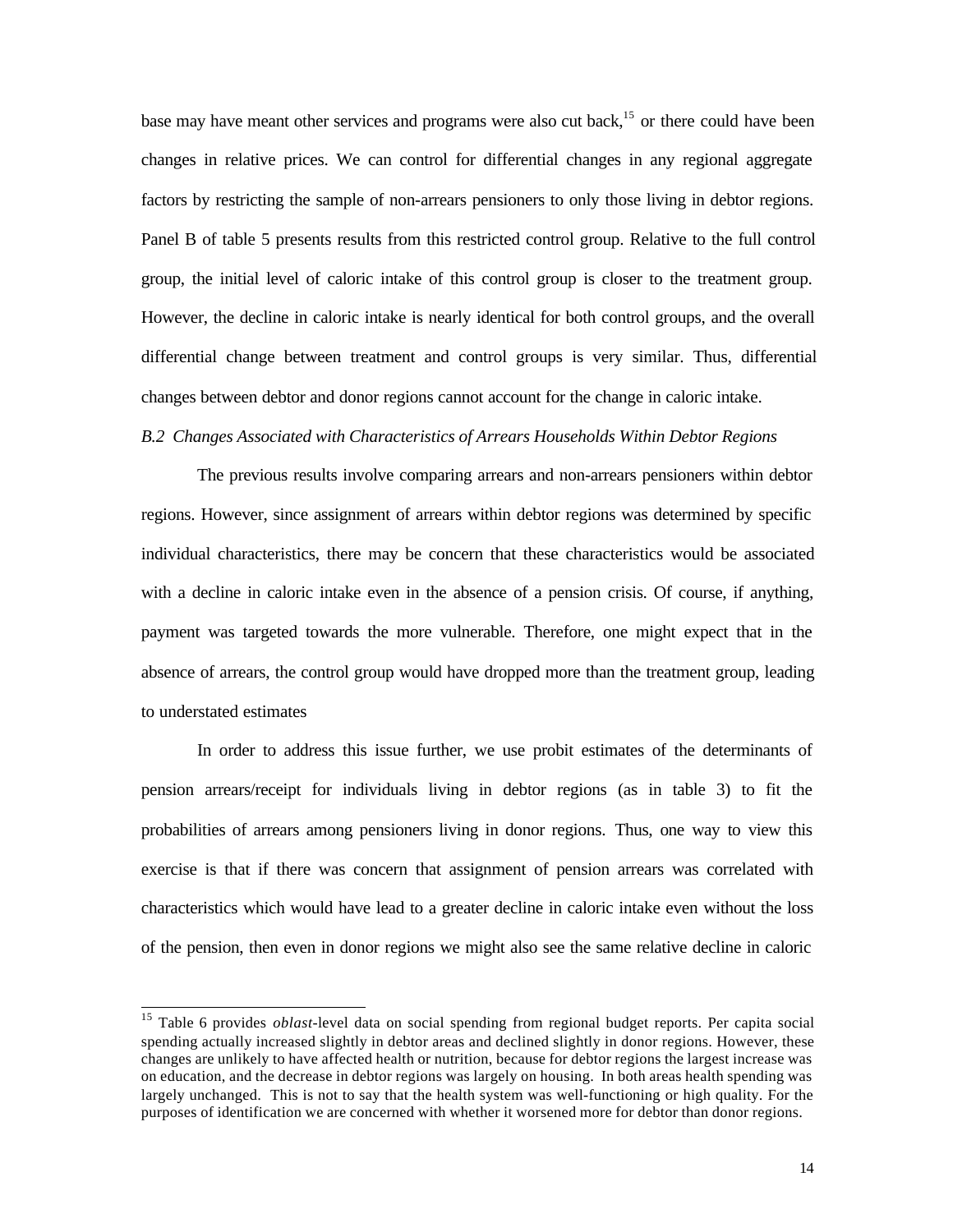intake among those pensioners with similar characteristics as the arrears group in debtor regions. Panel C of table 5 presents mean caloric intake for individuals living with pensioners in donor regions, split according to whether they would have had a high or low probability of being in arrears if they lived in a debtor region. Mean caloric intakes for the low and high arrearsprobability groups differ both before and after the crisis (similar to, but larger than, the differences in arrears and non-arrears groups in debtor regions), but the changes between 1995 and 1996 are similar for the two groups. This suggests that there were no factors common to all individuals of high arrears probability (live with others, receive high benefits before the crisis, have employment) that explain the trends for the arrears group. And since there were no differential changes for the groups, we are also more confident that we are not underestimating the impacts either.

#### *B3. Differential Changes for Arrears and Non-Arrears Households within Debtor Regions*

One aspect of the identifying assumption which remains is that there may have been other factors within debtor regions that changed differentially for arrears and non-arrears households. The most natural candidate is whether additional social spending or assistance was also lost to arrears individuals, or whether arrears households were targeted for additional benefits or programs. While records from the social welfare offices show that there were no government social programs or assistance targeted towards or away from pension arrears households during this period,<sup>16</sup> we can also approach this issue using the RLMS. The survey asked respondents to report whether they had received any transfers or benefits from the government (ex. cash transfers, fuel or apartment benefits, whether they have to pay for visits to the doctor or are eligible for subsidies on the purchase of medication) or private charities. Table 7 presents the responses to those questions. Within debtor regions before the crisis, non-arrears households were

<sup>&</sup>lt;sup>16</sup> There is some record of smaller scale programs being targeted more generally towards all pensioners (regardless of arrears status) in some regions during this period. However, most of these programs were implemented around or after the time of our survey. Further, many of the programs were not particularly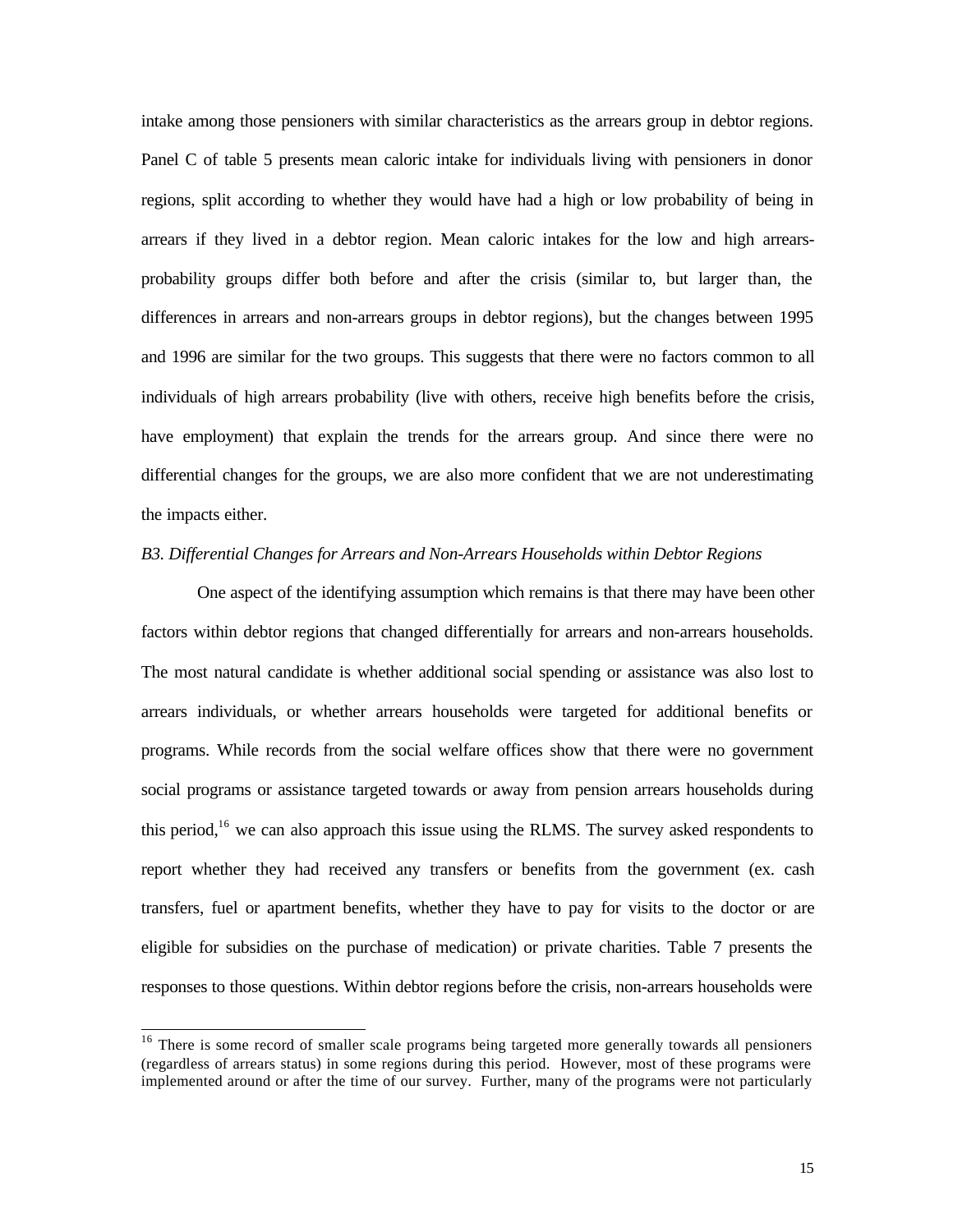slightly more likely to receive apartment benefits and to have their medical insurance premiums paid for by the government, while most other services were fairly similar. The only program with a large percentage of participants and moderate change over this time period was the public payment of medical insurance premiums. However, the small increase was the same for both treatment and control groups, so this program could not explain a differential change in our outcomes of interest across the groups within debtor regions. Overall, there appears to be no evidence that pensioners who went into arrears received either a larger or smaller change in services relative to the control group. Finally, the bottom row shows that contributions or assistance from private charitable organizations is minimal, and did not change much over the period for either group.

#### *B4. Assumption of Parallel Paths*

l

While it is not possible to observe the true counterfactual, i.e, what would have happened in the absence of the crisis, data from an earlier round of the RLMS can use used to provide a composite 'pre-test' of the identifying assumption that in the absence of the arrears crisis, the treatment and control groups would not have changed differentially over this time period, i.e., the paths of their caloric intake would have been 'parallel.' The RLMS was carried out for 5 rounds prior to the two that were used above. Unfortunately, these earlier rounds constituted a panel only in the sense that the same physical dwellings were followed across years of the survey. It was only in the 1995 and 1996 rounds that efforts were made to follow individuals and households. Thus, attrition from a 'true panel' is much greater in the earlier rounds, and change of residence is likely to be non-random. Keeping this caveat in mind, in figure 3 we examine the caloric intake of members of households who are in the sample for round 5, collected in 1994, in addition to rounds 6 and 7. The means for rounds 6 and 7 are slightly changed when we include only those households who are also in round 5, and in particular the treatment group now consumes fewer

generous, which is not surprising given the general shortfall of revenue for social services in debtor regions. One of the most common programs cited is free transportation on city buses and trains.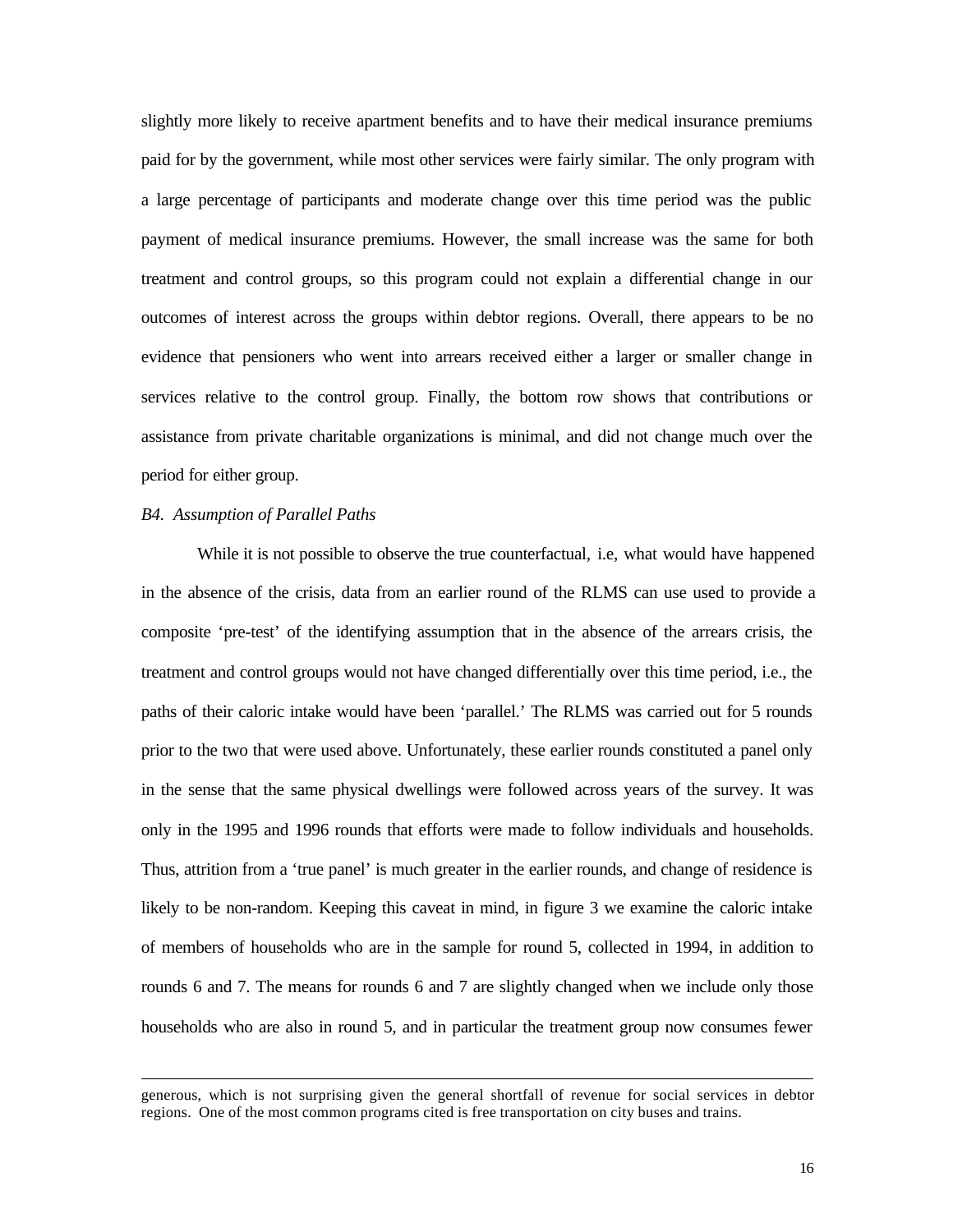calories than either control group. However, the graph reveals that for the 3 groups in the precrisis rounds the paths of changes were very similar. More striking, is the magnitude of the drop for the treatment group, which seems very out of line with previous changes for the three groups, and makes it more convincing that pension crisis caused the decline in caloric intake.

#### *B.5 Other Concerns*

Two final concerns in the evaluation of most social programs are selective take-up and mobility. For the former, as mentioned earlier, take-up of the pension is nearly universal among the age-qualified, and so selective participation in the pension program is unlikely to be a concern for our results. For the latter, we must be concerned with whether individuals changed residence in response to the arrears problem, in particular relocating to low-arrears areas in order to receive payments. However, official statistics reveal that such mobility is extremely low (Chudinovskikh 1998), due to a number of substantial administrative, legal, economic and practical impediments.<sup>17</sup> And to the extent that movement occurred at all, it would not have enabled pensioners to increase their likelihood of receiving a pension, since payment is tied to original region of residence. This would hold for both official and unofficial migration.

#### C. REGRESSION RESULTS

l

Table 4 presents summary statistics for the sample. The most notable differences are consistent with the payment priority rules, namely that arrears households are larger on average, more likely to have a working pensioner, and have higher pre-crisis benefit levels. Despite the

<sup>&</sup>lt;sup>17</sup> There are several reasons for lack of mobility. First, housing poses a substantial impediment to migration. Many pensioners live in housing belonging to their past or current employer, or in housing they own as a result of privatization. In either case, housing is often tied to the region of residence. And aside from the direct costs, there is a shortage of housing in major metropolitan, (low-arrears) areas like Moscow and St. Petersburg. Second, low-arrears regions like Moscow actively restrict migration with the help of an official registration system. While some individuals may move illegally, without legal residence they would not be able to collect pensions, and in fact the greater distance from home might jeopardize the payment of the pension at the original residence. Additionally, individuals may receive in-kind benefits (aside from housing) from their past employer. These benefits could also be lost with a change of residence. Finally, the worsening of the pension crisis was too sudden to have led to widespread pensioner migration, at least at the time of the survey.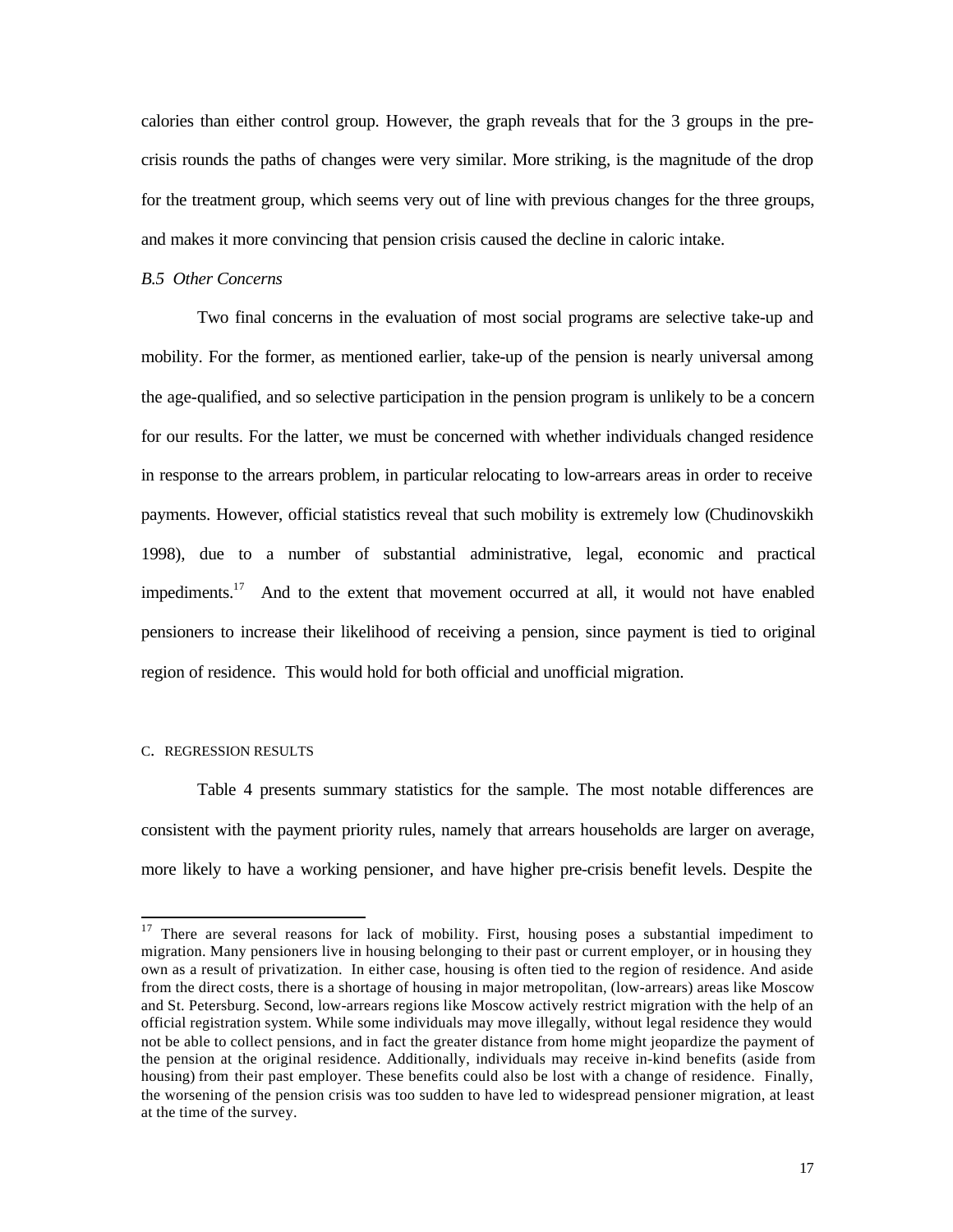regional differences and variation within regions in who was paid, arrears and non-arrears pensioners and their households are fairly similar along most other dimensions. Given the welldocumented male-female difference in life expectancy in Russia, it is not surprising that only 40 percent of pensioners are men, across all groups. Education levels are slightly lower for the arrears pensioners, even relative to other pensioners within debtor regions. Only 11 percent of pensioner households have only one member, while an additional 20 percent are households containing only pensioners. Such household structure may work to the advantage of the elderly if younger household members are able to contribute more to the household when the pension income declines (akin to the 'added worker' effect).

Table 8 shows the treatment-effect regression results for caloric intake of men. Column 1 mirrors the strategy in panel A of table 5 and regression equation (1) by using the total sample of pensioners, but also includes as explanatory variables the individual's age,<sup>18</sup> education and employment status, as well as household demographic characteristics. Also included as regressors (not shown in the table) are indicators for whether the household received any of a variety of targeted social programs (mostly in-kind benefits such as goods or services) to account for the possibility that arrears and non-arrears households may have experienced differential access to programs other than the pension.

Pension arrears were associated on average with a reduced caloric intake of 239 calories for the arrears group relative to the control group. The estimate is very close to what was arrived at in the univariate results in the previous section, suggesting that the assignment of pension arrears was uncorrelated with other characteristics of the household which might affect caloric intake. The decline in caloric intake is large, and significant from a nutritional perspective. Such a daily reduction of caloric intake would result in weight loss of two pounds per month.

<sup>&</sup>lt;sup>18</sup> We also included age as a quadratic, but do not reject hypothesis of linearity. The coefficient on pension arrears is largely unaffected.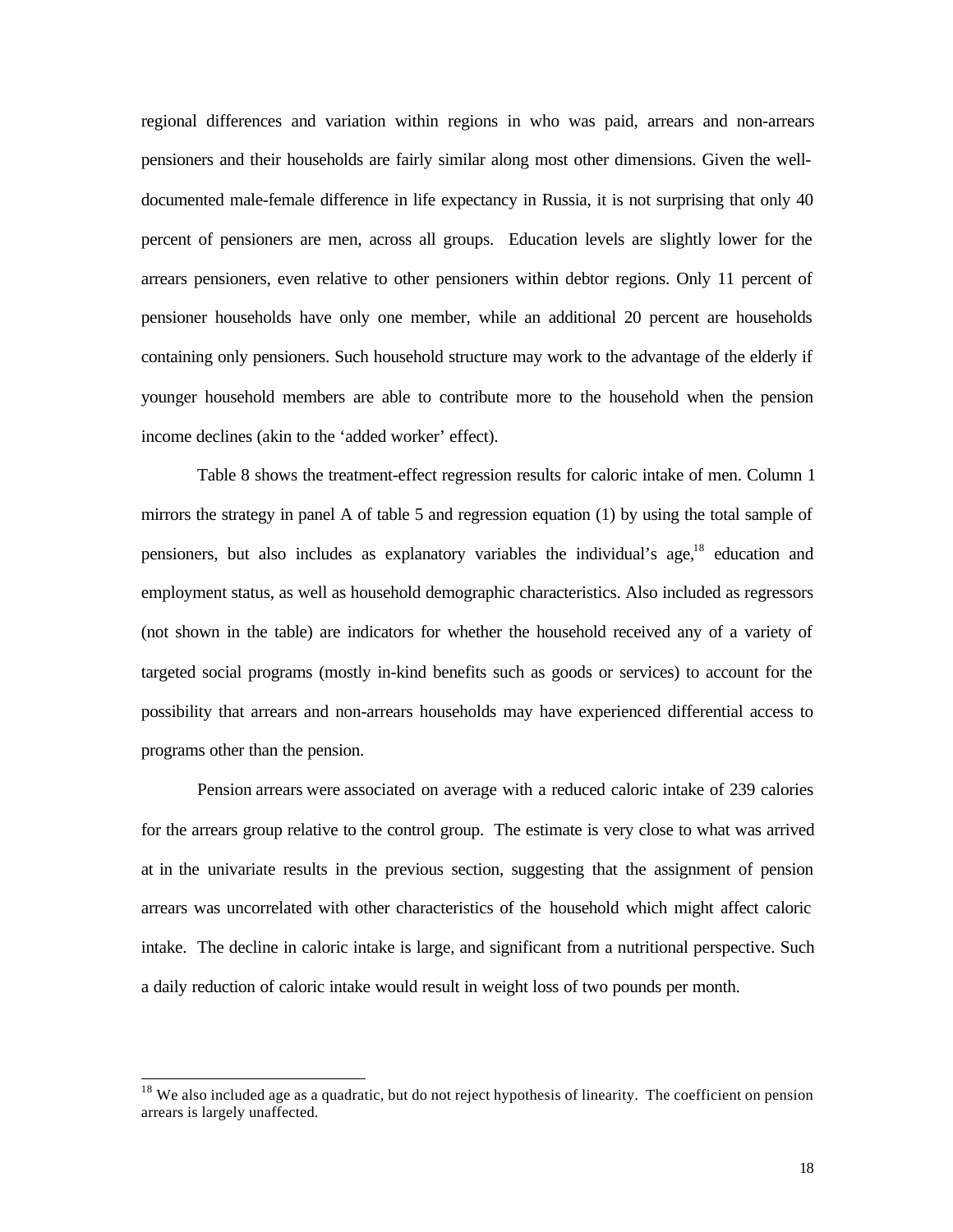Column 2 adds non-pension income as a regressor. We excluded it from the original regression because of concerns over the endogeneity of income. Higher non-pension income is correlated with higher caloric intake. However, inclusion of this income has little effect on the coefficient on pension arrears, again due to the orthogonality of assignment of pension arrears with respect to income. In an additional specification, we instrument for income using various demographic characteristics of the household head, and their occupation and industry if employed. The instruments have adequate of predictive power in the first stage regression, and the estimate of the effect of pension arrears are largely unchanged in the second stage regression.

Column 3 adds an indicator for whether anyone in the household was in arrears on wage payments from their employers. Since the transition from communism in 1992, Russian firms have frequently experienced difficulties in paying wages, meaning that workers are frequently in arrears on wage payments. For our purposes, there may be concern that wage arrears themselves affect income and thereby possibly caloric intake, and may be more likely to occur in pension arrears areas (since firms that had difficulties paying wages are likely to also have had difficulty in paying payroll taxes). Therefore we include an indicator for whether any workers in the household were not paid wages in the previous 30 days (we also included a 'stock of arrears' variable, the total amount of wages owed, with similar results). As expected, wage arrears themselves are associated with a substantially reduced caloric intake, nearly three-quarters as large as for the pension. However, the effect of pension arrears is unchanged.

Finally, column 4 performs regressions where the change in caloric intake is regressed on whether the individual was in pension arrears in the second round (households in arrears in the first round were excluded), and changes in all other individual and household characteristics. This specification has the advantage of eliminating all unobservable, fixed differences. The results are nearly identical to the results using the treatment effects regressions in columns 1 to 3.

Columns 5 through 8 present the same regressions, where the sample is restricted to households in debtor regions only. The estimated treatment effects, as well as nearly all the other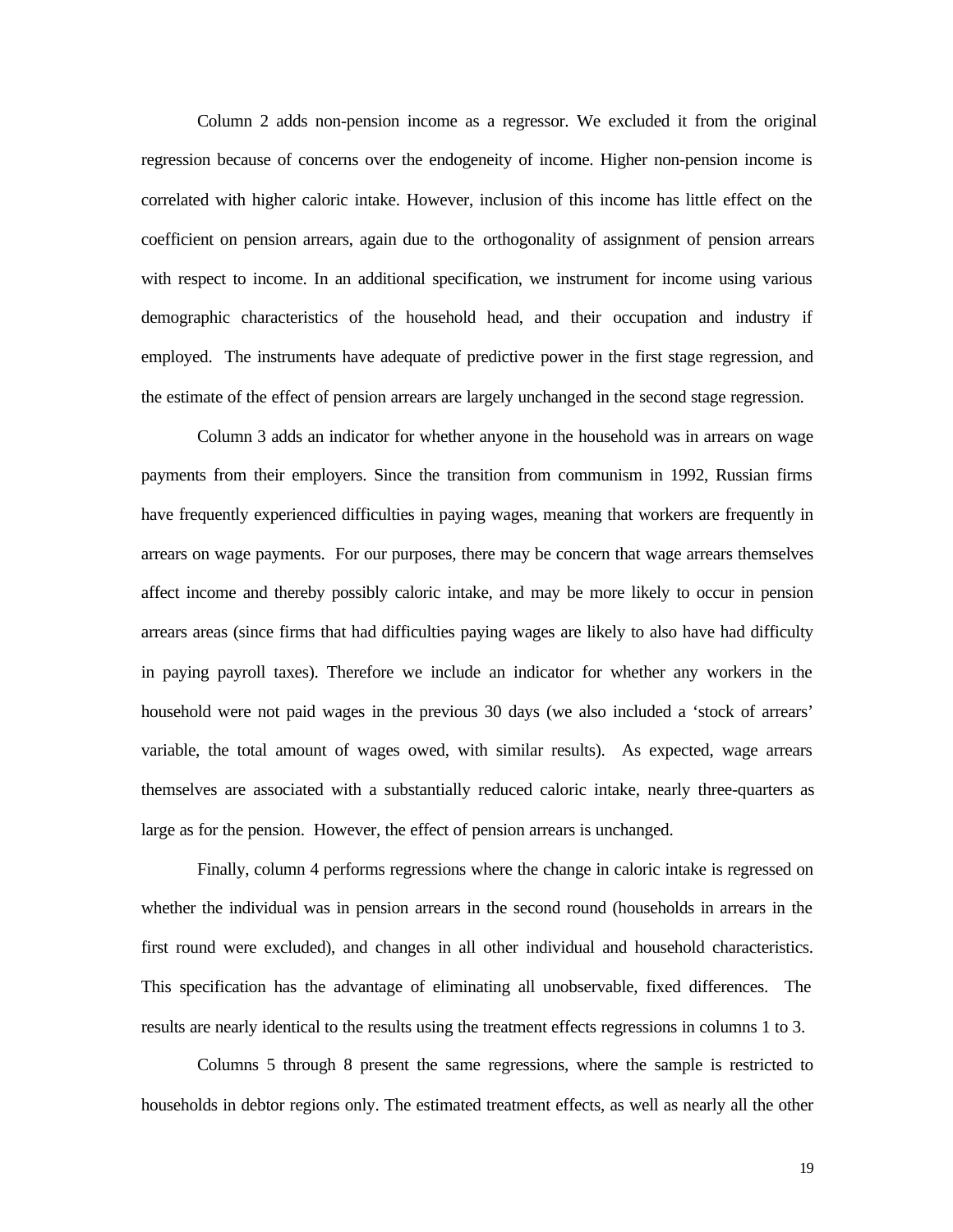coefficients, are largely unchanged using the restricted control group, consistent with the univariate results earlier and with the conclusion that region-specific shocks or changes did not cause the sharp change in caloric intake for the pension arrears group. In alternate specifications, within debtor regions we estimated separate regressions for urban and rural households, with similar results.

Overall, the estimated effects for men's caloric intake are extremely robust across specifications and control groups. Therefore, for the remainder of the results on protein intake and regression results for women, we present only the results from the specification in column 3, which includes income and wage arrears. Table 9 presents the additional results. The calorie effects for women are smaller than for men in absolute levels, with a loss of pension income associated with a decline of 163 calories on average. However, average male caloric intake is around 2100, whereas for women it is around 1800, so as a percentage of original intake, the results are fairly similar. For both men and women, daily intake of protein declines by about 4 to 5 grams per person, and the results are statistically significant at the 10 percent level. These declines represent a reduction of around 5 to 10 percent of the original levels. The recommended daily intake of protein is about 1 gram per kilogram of weight, or a US RDA of about 65 to 70 grams for men and 50 for women. Following the crisis, the rate of protein deficiency among arrears pensioners increased by 7 percentage points for men and 4 percentage points for women, while the rate among non-arrears pensioners were largely unchanged.

#### C. MORTALITY

The loss of the pension lead to a substantial decline in nutritional status. This decline in turn could lead to worsened health and increased mortality rates, especially among the elderly. There are of course additional channels through which the loss of the pension could have affected health, aside from nutrition. For example, individuals may have cut back on the use of health services or medicines. Or it could be that the stress and uncertainty created by the pension loss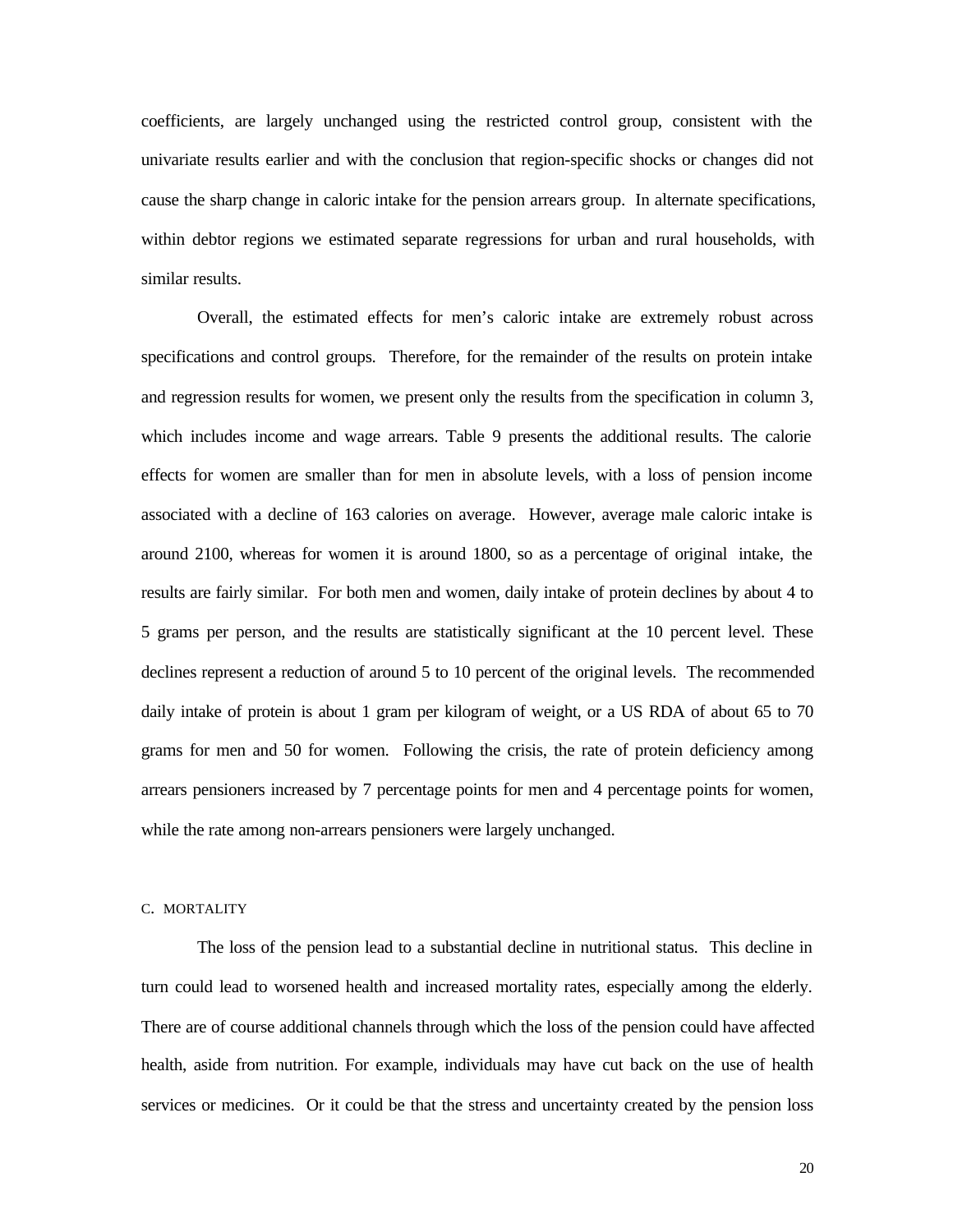lead to worsened health directly. While we are unable to untangle these various effects, we investigate in reduced-form whether the crisis lead to an increase in mortality rates, using data from the  $8<sup>th</sup>$  round of the RLMS, which was collected 2 years after the arrears crisis.

Table 10 presents results from probit regressions in which the dependent variable is whether the individual died between rounds 7 and 8 of the survey. We restrict the sample to individuals aged 50 or older. We also include age, rural vs. urban indicators, and indicators for chronic health conditions (diabetes, stroke, previous heart attack) and other mortality risk factors (obesity, $19$ ) whether an individual smokes, the number of years that person smoked during their life and alcohol consumption) and indicators of potentially undiagnosed health problems (whether had chest pains, and chest pains lasting longer than 30 minutes) in 1996. These factors represent long-term, chronic risk and health factors and are likely to affect the probability of dying, though they are unlikely to have been affected by the pension in such a short time after the crisis. Finally, to account for possibly unmeasured health conditions, we include an index of physical limitations. This index ranges between 0 and 8, with one point for each activity (for example, walking 1 kilometer, getting up from bed, climbing a flight of stairs) the individual is either unable to perform, or can only perform with great difficulty.<sup>20</sup> These measures are likely to be important indicators of underlying health conditions, yet since they are more long-term, cumulative and chronic, in 1996 should not already reflect the influence of the pension crisis.

Pension arrears increased the likelihood that the individual died within the next two years by nearly 6 percent for men. For women, we do not see much of an effect. This is consistent with other research which has found that men's mortality rates increased far more dramatically than those of women in Russia, despite exposure to similar health risks (Shkolnikov et al. 1998).

 $19$  Individuals are defined as obese if their Body Mass Index (weight divided by height squared) is >30.

 $20$  The ADL Index ranges from 0 to 8, with a one unit increase for every activity of daily living (ADL) for which the respondent indicates they either cannot do, or can do but it is very difficult (possible responses were 1 to 5; 1. Not at all difficult; 2. Slightly difficult; 3. Somewhat difficult; 4. Very difficult, but possible; 5. Cannot do it). Activities were : walk across a room; walk 200 meters; walk 1 kilometer; run 1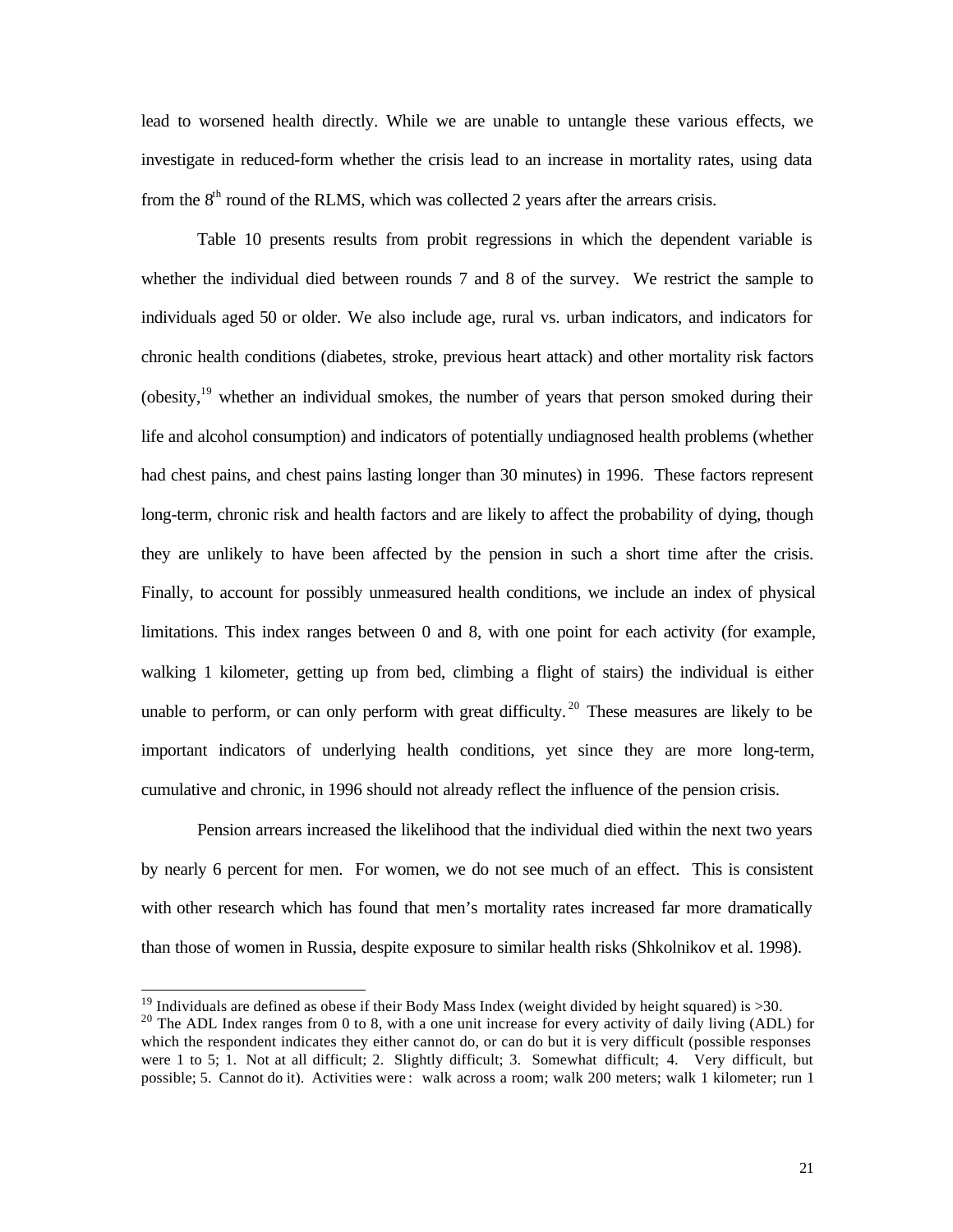The signs of most of the variables on predictors of mortality are in accord with expectations, though few are statistically significant. The ADL index, smoking and years smoked (for men) are all correlated with an increased likelihood of mortality. Estimates are similar when only debtor regions are considered, though the standard errors are somewhat larger. Chronic illnesses surprisingly do not enter in significantly to the likelihood of dying. One problem is that the incidence of serious illnesses is quite low in the sample, and the sample of individuals who survive, say, a heart attack, may be unusual. However, more important for our results, the inclusion of these variables does not affect the estimates of the loss of the pension, suggesting assignment of pension arrears was uncorrelated with prior (measurable) health status.

 We know from the earlier discussion of the determinants of arrears that arrears households were more likely to be non-poor and single. And again, there is concern as before that mortality might be correlated with those attributes which also determined pension arrears. Thus, in column 3, we compare the mortality rates of those pensioners in donor regions who were high and low probability of being arrears if they lived in debtor regions. We find that there was no significant difference in the likelihood of death for high and low arrears probability pensioners living in these regions.

#### 5. DISCUSSION AND CONCLUSION

l

This paper has shown that a financially unstable pension system, characterized by irregular payments and adjustments in pension levels, can have take a large toll on both the financial and physical well-being of the elderly and their dependents. There are important implications of these results for the numerous countries where pension systems are proving increasingly unstable. In cases where reform of the retirement pension system become necessary, it will be important to pay attention to ensuring that households are able to cope during the transition phase, including efforts to identify and design alternate safety nets for the most

kilometer; sit for 2 hours; stand up after sitting; lie down and get up from a bed unassisted; climb one flight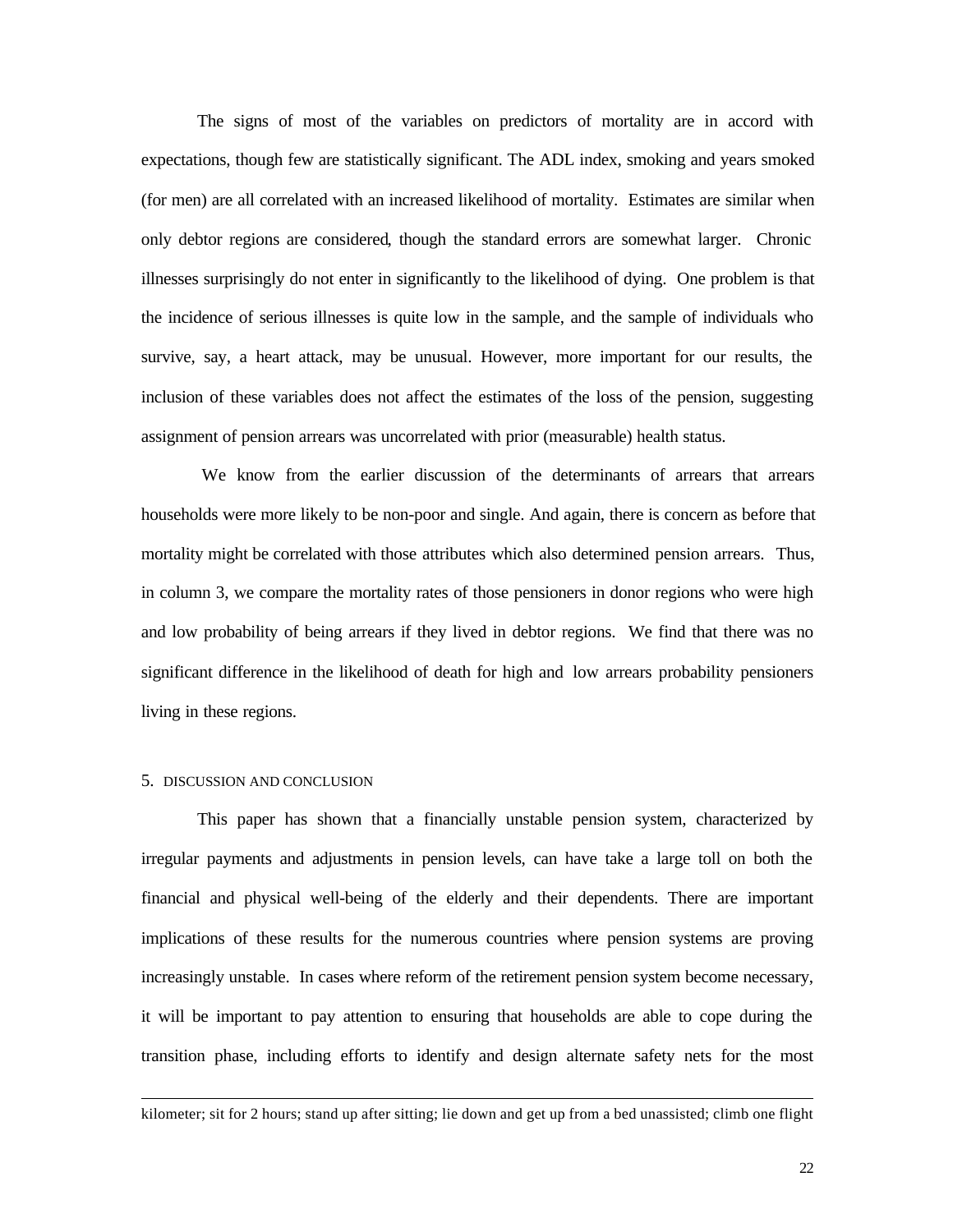vulnerable households. Russian households were particularly vulnerable because they had little measurable savings. Aside from social insurance programs, efforts to promoting savings, coupled with increased access to financial instruments, could prove valuable for assisting elderly households in coping with economic shocks and instability in pension systems.

of stairs; climb several flights of stairs; lift and carry a weight of about 5 kilograms; squat, crouch or kneel.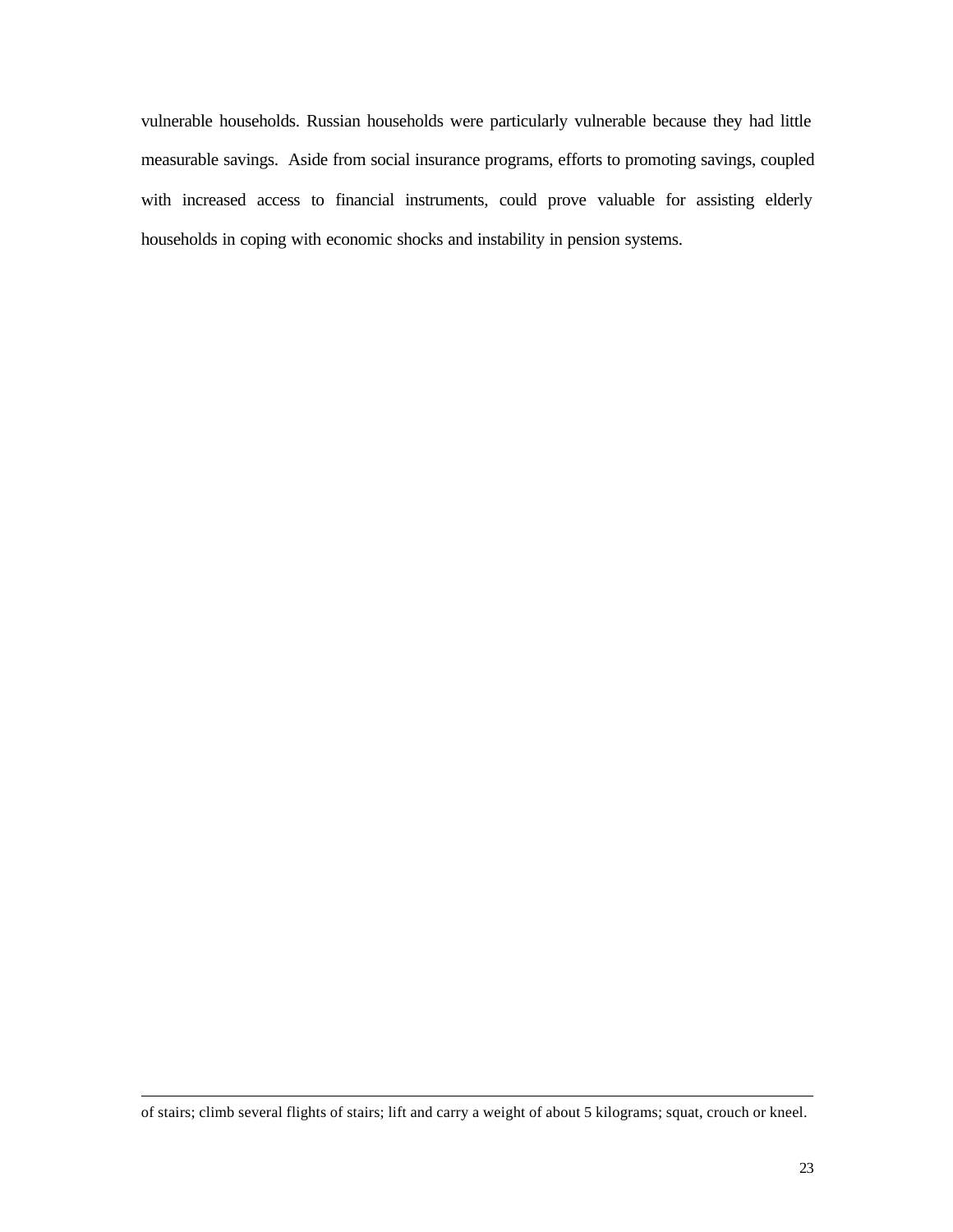References:

- Ahmed, FE (1992). "Effect of Nutrition on the Health of the Elderly," *Journal of the American Dietetic Association*, 92(9), p. 1102-8.
- Alderman, Harold, Pierre-Andre Chiappori, Lawrence Haddad, John Hoddinott and Ravi Kanbur (1995). "Unitary versus Collective Models of the Household: Is it Time to Switch the Burden of Proof?" *World Bank Research Observer*, 10(1), p. 1-19.
- Barr, Nicholas (1992). Income Transfers and the Social Safety Net in Russia. Washington D.C.: World Bank.
- Blumberg, J. (1997). "Nutritional Needs of Seniors," *Journal of the American College of Nutrition*, 16(6), p. 517-23.
- Case, Anne and Angus Deaton (1999) "Large cash transfers to the elderly in South Africa," *Economic Journal* 108(450), p. 1330-61.
- Denisova, Irina, Maria Gorban and Ksenia Yudaeva (1999). "Social Policy in Russia: Pension Fund," *Russian Economic Trends*.
- Fuchs, Victor (1993). "Poverty and Health: Asking the Right Questions," in Rogers, David and Eli Ginzburg, eds., Medical Care and the Health of the Poor, Westview Press, Boulder, Colorado.
- Guriev, Sergei and Barry Ickes (1999). "Barter in Russian Enterprises: Myths vs. Empirical Evidence," *Russian Economic Trends*.
- Klugman, Jeni and Jeanine Braithwaite (1998). "Poverty in Russia During the Transition: An Overview," *World Bank Research Observer*, 13(1), p. 37-58.
- Kolesnik, A. (1995). "State Pension Insurance Finance Management," *Economics and Life*, 33.
- Lokshin, Michael and Barry Popkin (1999). "The Emerging Underclass in the Russian Federation: Income Dynamics, 1992-1996," *Economic Development and Cultural Change*, p. 803-829.
- McIntyre, Sally (1997). "The Black Report and Beyond: What are the Issues *?" Social Science and Medicine*, 44, p. 723-45.
- Marmot, Michael G. (1994). "Social Differences in Health Within and Between Populations," *Daedalus*, 123, p. 197-216.
- Mobarhan, S and LS Trumbore (1991). "Nutritional Problems of the Elderly," *Clinics in Geriatric Medicine*, 7(2), p. 191-214.
- Mroz, Thomas and Barry Popkin (1995). "Poverty and the Economic Transition in the Russian Federation," *Economic Development and Cultural Change*, p.1-31.
- Richter, Kaspar (1999). "Government Cash Transfers and Household Consumption," mimeo, London School of Economics.
- Schlienger, JL, A Pradignac and F. Gruneberger (1995). "Nutrition of the Elderly : A Challenge Between Facts and Needs," *Hormone Research*, 43(1-3), p. 46-51.
- Smith, James P. and Raynard Kington (1997). "Demographic and Economic Correlates of Health in Old Age," *Demography*, 34(1), p. 159-170.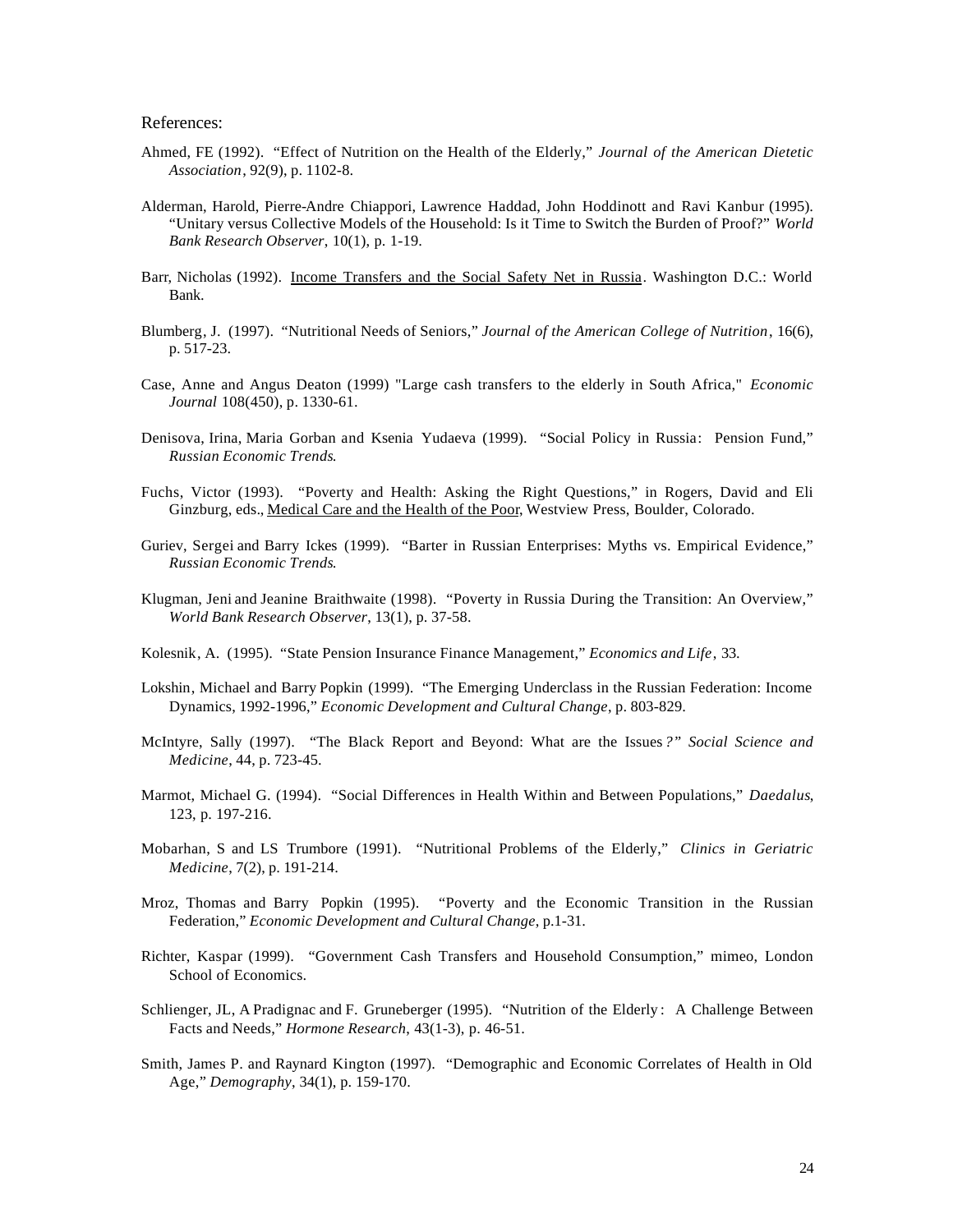# **Table 1. Pension District Revenues as a Percentage of District Pension Entitlements**

| 49.4<br>44.3<br>Altaisky Krai<br><b>Amursky oblast</b><br>117.9<br>87.1<br>77.2<br>Chelyabinsk oblast<br>81.3<br>61.4<br>51.2<br>Chuvashskaya Rep<br>42.3<br>Kabardino-Balkar Rep.<br>35.9<br>66.2<br>Kaluzhsk oblast<br>63<br>Komi Republic<br>144.1<br>106.5<br>64.2<br>Krasnodar Krai<br>66.5<br>132.3<br>Krasnoyar Krai<br>86.7<br>56.6<br>49.5<br>Kurgan oblast<br>61.8<br>Leningrad oblast<br>85.9<br>66.2<br>Lipetsk oblast<br>72.8<br><b>Moscow</b><br>153.7<br>178.7<br>77.8<br>Moscow oblast<br>80.9<br>73.1<br>Nizhegorod oblast<br>87.6<br>74<br>Orenburg oblast<br>63.5<br>47.1<br>Penzenskaya oblast<br>45.2<br>Perm oblast<br>93.3<br>87.9<br>Primorski Krai<br>134.5<br>110.6<br>61.7<br>52.4<br>Rostov oblast<br>57.4<br>Saratov oblast<br>51.5<br>Smolensk oblast<br>54.9<br>54.1<br>100.1<br>92.4<br>St. Petersburg City<br>Stavropolsky Krai<br>59<br>55.9<br>Tambov oblast<br>43.4<br>37.1<br>93.7<br>75.7<br>Tatarstan Rep.<br><b>Tomsk oblast</b><br>110.9<br>98.8<br>50.9<br>Tulsk oblast<br>47.8<br>506.5<br>624.2<br>Chanty-mansi AO<br>Yamalo-Nenetsky AO<br>820.6<br>940.6<br>55.7<br>Tversk oblast<br>51.7<br>71.3<br>67.4<br>Udmurtia Rep.<br>75.1<br>71.6<br>Volgograd oblast | <b>Oblast</b> | 1995 | 1996 |  |
|--------------------------------------------------------------------------------------------------------------------------------------------------------------------------------------------------------------------------------------------------------------------------------------------------------------------------------------------------------------------------------------------------------------------------------------------------------------------------------------------------------------------------------------------------------------------------------------------------------------------------------------------------------------------------------------------------------------------------------------------------------------------------------------------------------------------------------------------------------------------------------------------------------------------------------------------------------------------------------------------------------------------------------------------------------------------------------------------------------------------------------------------------------------------------------------------------------------|---------------|------|------|--|
|                                                                                                                                                                                                                                                                                                                                                                                                                                                                                                                                                                                                                                                                                                                                                                                                                                                                                                                                                                                                                                                                                                                                                                                                              |               |      |      |  |
|                                                                                                                                                                                                                                                                                                                                                                                                                                                                                                                                                                                                                                                                                                                                                                                                                                                                                                                                                                                                                                                                                                                                                                                                              |               |      |      |  |
|                                                                                                                                                                                                                                                                                                                                                                                                                                                                                                                                                                                                                                                                                                                                                                                                                                                                                                                                                                                                                                                                                                                                                                                                              |               |      |      |  |
|                                                                                                                                                                                                                                                                                                                                                                                                                                                                                                                                                                                                                                                                                                                                                                                                                                                                                                                                                                                                                                                                                                                                                                                                              |               |      |      |  |
|                                                                                                                                                                                                                                                                                                                                                                                                                                                                                                                                                                                                                                                                                                                                                                                                                                                                                                                                                                                                                                                                                                                                                                                                              |               |      |      |  |
|                                                                                                                                                                                                                                                                                                                                                                                                                                                                                                                                                                                                                                                                                                                                                                                                                                                                                                                                                                                                                                                                                                                                                                                                              |               |      |      |  |
|                                                                                                                                                                                                                                                                                                                                                                                                                                                                                                                                                                                                                                                                                                                                                                                                                                                                                                                                                                                                                                                                                                                                                                                                              |               |      |      |  |
|                                                                                                                                                                                                                                                                                                                                                                                                                                                                                                                                                                                                                                                                                                                                                                                                                                                                                                                                                                                                                                                                                                                                                                                                              |               |      |      |  |
|                                                                                                                                                                                                                                                                                                                                                                                                                                                                                                                                                                                                                                                                                                                                                                                                                                                                                                                                                                                                                                                                                                                                                                                                              |               |      |      |  |
|                                                                                                                                                                                                                                                                                                                                                                                                                                                                                                                                                                                                                                                                                                                                                                                                                                                                                                                                                                                                                                                                                                                                                                                                              |               |      |      |  |
|                                                                                                                                                                                                                                                                                                                                                                                                                                                                                                                                                                                                                                                                                                                                                                                                                                                                                                                                                                                                                                                                                                                                                                                                              |               |      |      |  |
|                                                                                                                                                                                                                                                                                                                                                                                                                                                                                                                                                                                                                                                                                                                                                                                                                                                                                                                                                                                                                                                                                                                                                                                                              |               |      |      |  |
|                                                                                                                                                                                                                                                                                                                                                                                                                                                                                                                                                                                                                                                                                                                                                                                                                                                                                                                                                                                                                                                                                                                                                                                                              |               |      |      |  |
|                                                                                                                                                                                                                                                                                                                                                                                                                                                                                                                                                                                                                                                                                                                                                                                                                                                                                                                                                                                                                                                                                                                                                                                                              |               |      |      |  |
|                                                                                                                                                                                                                                                                                                                                                                                                                                                                                                                                                                                                                                                                                                                                                                                                                                                                                                                                                                                                                                                                                                                                                                                                              |               |      |      |  |
|                                                                                                                                                                                                                                                                                                                                                                                                                                                                                                                                                                                                                                                                                                                                                                                                                                                                                                                                                                                                                                                                                                                                                                                                              |               |      |      |  |
|                                                                                                                                                                                                                                                                                                                                                                                                                                                                                                                                                                                                                                                                                                                                                                                                                                                                                                                                                                                                                                                                                                                                                                                                              |               |      |      |  |
|                                                                                                                                                                                                                                                                                                                                                                                                                                                                                                                                                                                                                                                                                                                                                                                                                                                                                                                                                                                                                                                                                                                                                                                                              |               |      |      |  |
|                                                                                                                                                                                                                                                                                                                                                                                                                                                                                                                                                                                                                                                                                                                                                                                                                                                                                                                                                                                                                                                                                                                                                                                                              |               |      |      |  |
|                                                                                                                                                                                                                                                                                                                                                                                                                                                                                                                                                                                                                                                                                                                                                                                                                                                                                                                                                                                                                                                                                                                                                                                                              |               |      |      |  |
|                                                                                                                                                                                                                                                                                                                                                                                                                                                                                                                                                                                                                                                                                                                                                                                                                                                                                                                                                                                                                                                                                                                                                                                                              |               |      |      |  |
|                                                                                                                                                                                                                                                                                                                                                                                                                                                                                                                                                                                                                                                                                                                                                                                                                                                                                                                                                                                                                                                                                                                                                                                                              |               |      |      |  |
|                                                                                                                                                                                                                                                                                                                                                                                                                                                                                                                                                                                                                                                                                                                                                                                                                                                                                                                                                                                                                                                                                                                                                                                                              |               |      |      |  |
|                                                                                                                                                                                                                                                                                                                                                                                                                                                                                                                                                                                                                                                                                                                                                                                                                                                                                                                                                                                                                                                                                                                                                                                                              |               |      |      |  |
|                                                                                                                                                                                                                                                                                                                                                                                                                                                                                                                                                                                                                                                                                                                                                                                                                                                                                                                                                                                                                                                                                                                                                                                                              |               |      |      |  |
|                                                                                                                                                                                                                                                                                                                                                                                                                                                                                                                                                                                                                                                                                                                                                                                                                                                                                                                                                                                                                                                                                                                                                                                                              |               |      |      |  |
|                                                                                                                                                                                                                                                                                                                                                                                                                                                                                                                                                                                                                                                                                                                                                                                                                                                                                                                                                                                                                                                                                                                                                                                                              |               |      |      |  |
|                                                                                                                                                                                                                                                                                                                                                                                                                                                                                                                                                                                                                                                                                                                                                                                                                                                                                                                                                                                                                                                                                                                                                                                                              |               |      |      |  |
|                                                                                                                                                                                                                                                                                                                                                                                                                                                                                                                                                                                                                                                                                                                                                                                                                                                                                                                                                                                                                                                                                                                                                                                                              |               |      |      |  |
|                                                                                                                                                                                                                                                                                                                                                                                                                                                                                                                                                                                                                                                                                                                                                                                                                                                                                                                                                                                                                                                                                                                                                                                                              |               |      |      |  |
|                                                                                                                                                                                                                                                                                                                                                                                                                                                                                                                                                                                                                                                                                                                                                                                                                                                                                                                                                                                                                                                                                                                                                                                                              |               |      |      |  |
|                                                                                                                                                                                                                                                                                                                                                                                                                                                                                                                                                                                                                                                                                                                                                                                                                                                                                                                                                                                                                                                                                                                                                                                                              |               |      |      |  |
|                                                                                                                                                                                                                                                                                                                                                                                                                                                                                                                                                                                                                                                                                                                                                                                                                                                                                                                                                                                                                                                                                                                                                                                                              |               |      |      |  |
|                                                                                                                                                                                                                                                                                                                                                                                                                                                                                                                                                                                                                                                                                                                                                                                                                                                                                                                                                                                                                                                                                                                                                                                                              |               |      |      |  |

Source: Pension Fund of Russia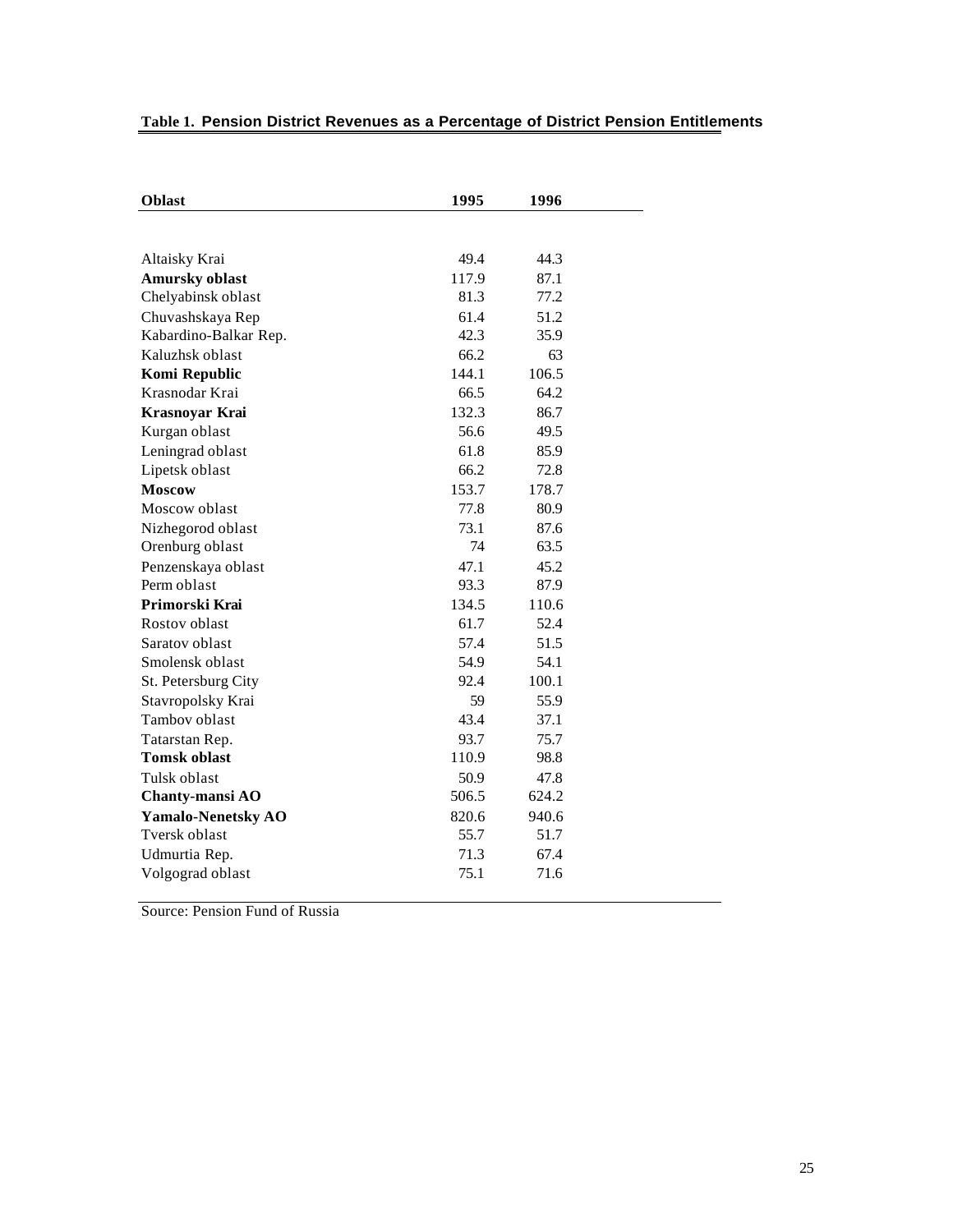| <b>Overall</b>                          | 1995 | 1996 |
|-----------------------------------------|------|------|
|                                         | 9    | 34   |
| <b>Geographic Regions</b>               |      |      |
| Metropolitan                            | 6    | 4    |
| Northern and North Western              | 6    | 28   |
| Central and Central Black-Earth         | 9    | 29   |
| Volga-Vaytski and Volga Basin           | 8    | 38   |
| North Caucasian                         | 13   | 55   |
| Ural                                    | 9    | 31   |
| Western Siberian                        | 20   | 45   |
| <b>Eastern Siberian and Far Eastern</b> | 1    | 30   |
|                                         |      |      |

#### **Table 2: Regional Incidence of Pension Arrears (% of pensioners who reported not receiving their pension)**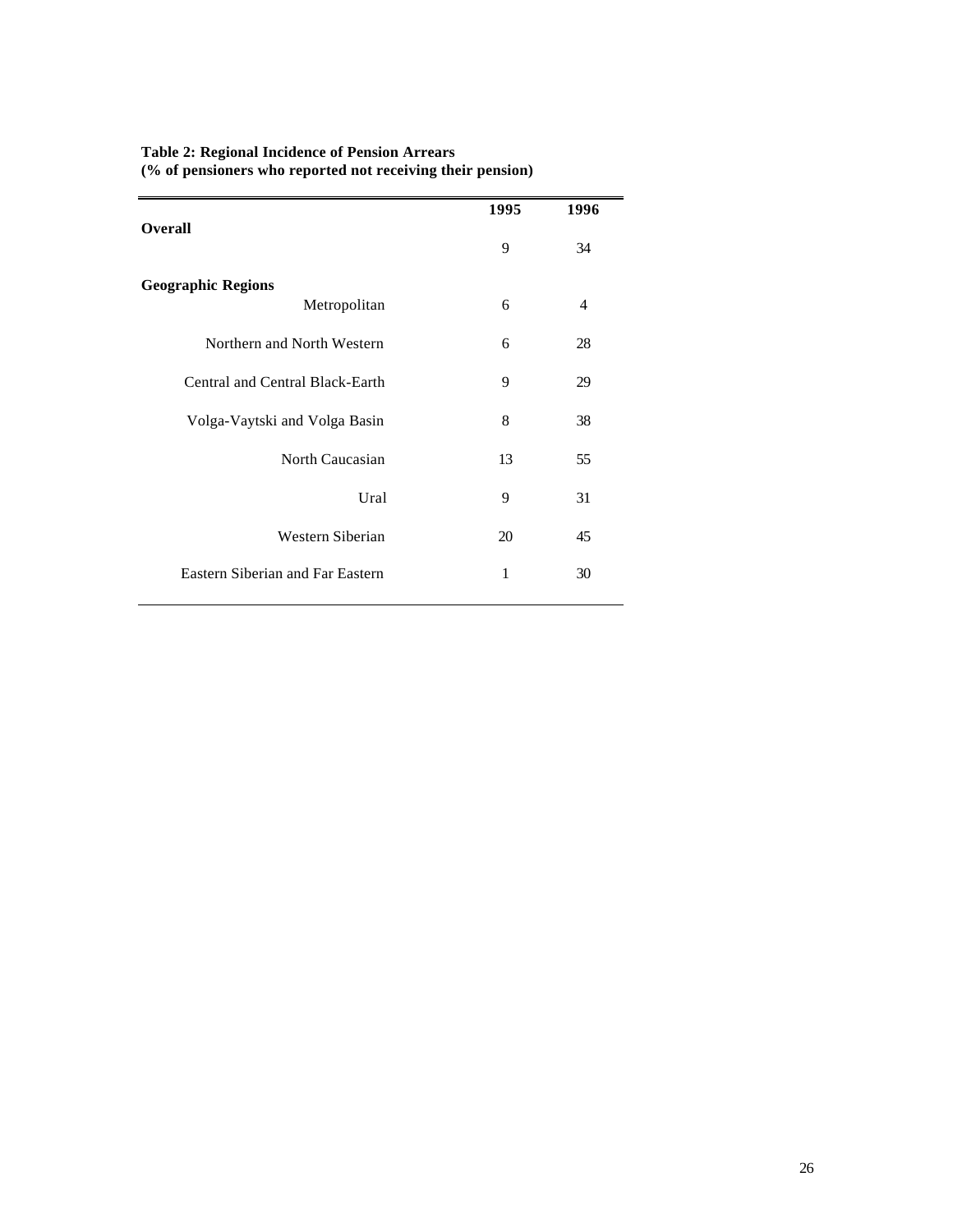# **Table 3: Determinants of Pension Receipt in 1996**

|                                                 |                 |         |                 |         | <b>FULL PENSIONER GROUP</b> |         |                 |         |                 |         | <b>DEBTOR REGIONS ONLY</b> |         |
|-------------------------------------------------|-----------------|---------|-----------------|---------|-----------------------------|---------|-----------------|---------|-----------------|---------|----------------------------|---------|
|                                                 | (1)<br>Marginal |         | (2)<br>Marginal |         | (3)<br>Marginal             |         | (4)<br>Marginal |         | (5)<br>Marginal |         | (6)<br>Marginal            |         |
|                                                 | Effect          | t-stats | Effect          | t-stats | Effect                      | t-stats | Effect          | t-stats | Effect          | t-stats | Effect                     | t-stats |
| <b>Local/Regional Characteristics</b>           |                 |         |                 |         |                             |         |                 |         |                 |         |                            |         |
| <b>Sufficiency Ratio</b>                        | 0.0021          | 5.3     | .003            | 10.68   | 0.0021                      | 5.31    | 0.0077          | 9.16    | .0077           | 9.9     | 0.0082                     | 9.43    |
| <b>Payment Priority</b>                         |                 |         |                 |         |                             |         |                 |         |                 |         |                            |         |
| Poor                                            |                 |         | .054            | 1.21    | 0.067                       | 1.86    |                 |         | .095            | 1.7     | 0.13                       | 2.24    |
| <b>Single</b>                                   |                 |         | .097            | 2.82    | 0.093                       | 1.96    |                 |         | .099            | 2.35    | 0.076                      | 1.71    |
| <b>Elderly</b>                                  |                 |         | .053            | .68     | 0.062                       | 0.08    |                 |         | .24             | 1.9     | 0.20                       | 1.57    |
| <b>Working</b>                                  |                 |         | $-.033$         | $-92$   | $-0.022$                    | $-0.59$ |                 |         | $-.067$         | 1.5     | $-0.068$                   | $-1.48$ |
| <b>Disabled</b>                                 |                 |         | .127            | 1.35    | 0.115                       | 1.19    |                 |         | .023            | .13     | 0.011                      | 0.06    |
| <b>Individual and Household Characteristics</b> |                 |         |                 |         |                             |         |                 |         |                 |         |                            |         |
| <b>Income w/o Pensions</b>                      |                 |         |                 |         | $2.3E-06$                   | 1.11    |                 |         |                 |         | 4.0E-07                    | 1.40    |
| <b>Household Size</b>                           |                 |         |                 |         | $-0.0119$                   | $-1.07$ |                 |         |                 |         | $-0.0072$                  | $-0.52$ |
| # of Children 0 - 16                            |                 |         |                 |         | 0.0118                      | 0.49    |                 |         |                 |         | $-0.015$                   | $-0.5$  |
| <b>Male</b>                                     |                 |         |                 |         | 0.0247                      | 1.15    |                 |         |                 |         | 0.044                      | 1.43    |
| <b>Years of Education</b>                       |                 |         |                 |         | 0.003                       | 1.25    |                 |         |                 |         | 0.0029                     | 0.96    |
| <b>F-test Rules</b>                             |                 |         | 12.84           |         | 8.46                        |         |                 |         | 15.66           |         | 13.5                       |         |
| <b>Log Likelihood</b>                           | $-1146$         |         | $-1170$         |         | $-1139$                     |         | $-955$          |         | $-1002$         |         | $-938$                     |         |
| Number of Obs.                                  | 2066            |         | 2066            |         | 2066                        |         | 1627            |         | 1627            |         | 1627                       |         |

Source: RLMS. Probit regressions, with marginal effects reported.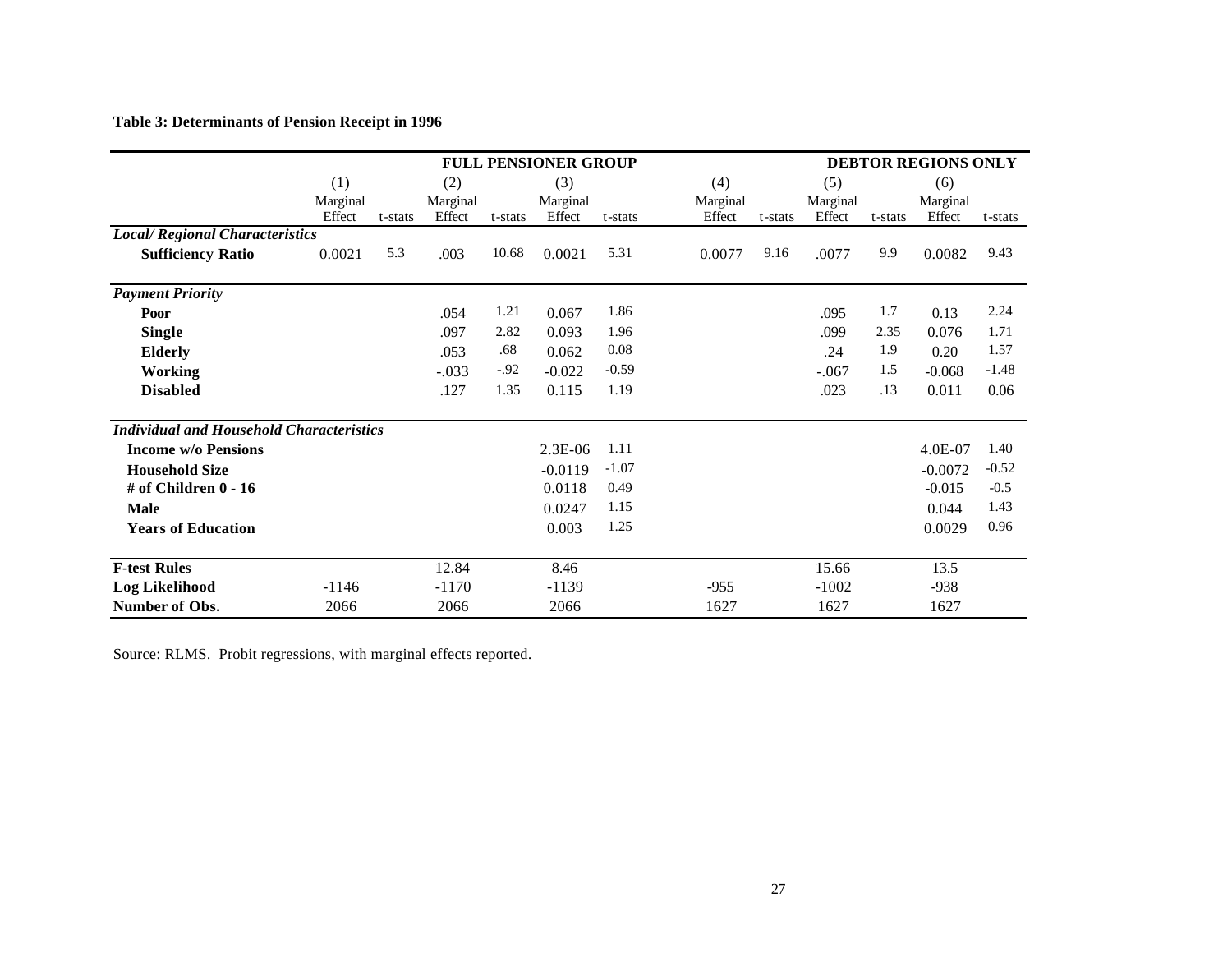|                                       | <b>Pension Arrears</b> |      |                  |           | <b>Non-Arrears Pensioners</b> |           |             |           | <b>Non-Arrears Pensioners,</b><br><b>Debtor Regions Only</b> |       |             |      |
|---------------------------------------|------------------------|------|------------------|-----------|-------------------------------|-----------|-------------|-----------|--------------------------------------------------------------|-------|-------------|------|
|                                       | (1)<br>1995            |      | (2)<br>1996      |           | (3)<br>1995                   |           | (4)<br>1996 |           | (5)<br>1995                                                  |       | (6)<br>1996 |      |
|                                       | Mean                   | SE   | Mean             | <b>SE</b> | Mean                          | <b>SE</b> | Mean        | <b>SE</b> | Mean                                                         | SE    | Mean        | SE   |
| <b>Individual Characteristics</b>     |                        |      |                  |           |                               |           |             |           |                                                              |       |             |      |
| Male                                  | 0.43                   | 0.01 | 0.43             | 0.01      | 0.40                          | 0.01      | 0.40        | 0.01      | 0.4                                                          | 0.012 | 0.4         | 0.01 |
| <b>Years of Education</b>             | 7.81                   | 0.22 | 7.89             | 0.21      | 8.69                          | 0.12      | 8.82        | 0.12      | 8.4                                                          | 0.13  | 8.5         | 0.12 |
| Currently Employed? (%)               | 0.38                   | 0.01 | 0.39             | 0.02      | 0.38                          | 0.01      | 0.37        | 0.01      | 0.32                                                         | 0.01  | 0.33        | 0.01 |
| Wage Arrears (%)                      | 0.08                   | 0.01 | 0.10             | 0.01      | 0.06                          | 0.01      | 0.08        | 0.01      | 0.06                                                         | 0.01  | 0.09        | 0.01 |
| <b>Household Characteristics</b>      |                        |      |                  |           |                               |           |             |           |                                                              |       |             |      |
| Household Size                        | 3.49                   | 0.15 | 3.51             | 0.15      | 3.33                          | 0.09      | 3.30        | 0.09      | 3.34                                                         | 0.04  | 3.28        | 0.04 |
| Household Contains Only Pensioners    | 0.29                   | 0.01 | 0.30             | 0.01      | 0.26                          | 0.01      | 0.28        | 0.01      | 0.35                                                         | 0.01  | 0.33        | 0.01 |
| # Pensioners in household             | 1.47                   | 0.04 | 1.53             | 0.04      | 1.45                          | 0.02      | 1.47        | 0.03      | 1.22                                                         | 0.01  | 1.37        | 0.01 |
| # Children up to 16 years             | 0.63                   | 0.07 | 0.63             | 0.08      | 0.59                          | 0.04      | 0.58        | 0.04      | 0.65                                                         | 0.03  | 0.61        |      |
| <b>Economic Characteristics of HH</b> |                        |      |                  |           |                               |           |             |           |                                                              |       |             |      |
| Income                                | 5646                   | 218  | 3632             | 263       | 5834                          | 192       | 5906        | 189       | 5369                                                         | 257   | 5823        | 216  |
| Pension Income                        | 2434                   | 60   | $\boldsymbol{0}$ | .00       | 2389                          | 50        | 2460        | 58        | 2312                                                         | 262   | 2620        | 71   |
| Pension Share of Income               | .43                    | .01  | .00              | .00       | .41                           | .01       | .44         | .01       | .43                                                          | .02   | .44         | .01  |
| Share of Expenditure on Food          | 0.67                   | 0.00 | 0.70             | 0.01      | 0.66                          | 0.00      | 0.65        | 0.00      | 0.67                                                         | 0.00  | 0.66        | 0.00 |
| Poverty Rate                          | 0.20                   | 0.01 | .54              | 0.03      | .19                           | 0.02      | 0.15        | 0.02      | 0.23                                                         | 0.02  | 0.17        | 0.01 |

**Table 4: Summary Statistics of Members of Pensioner Households by Pension Arrears Status**

Source: RLMS. All monetary figures in ruble.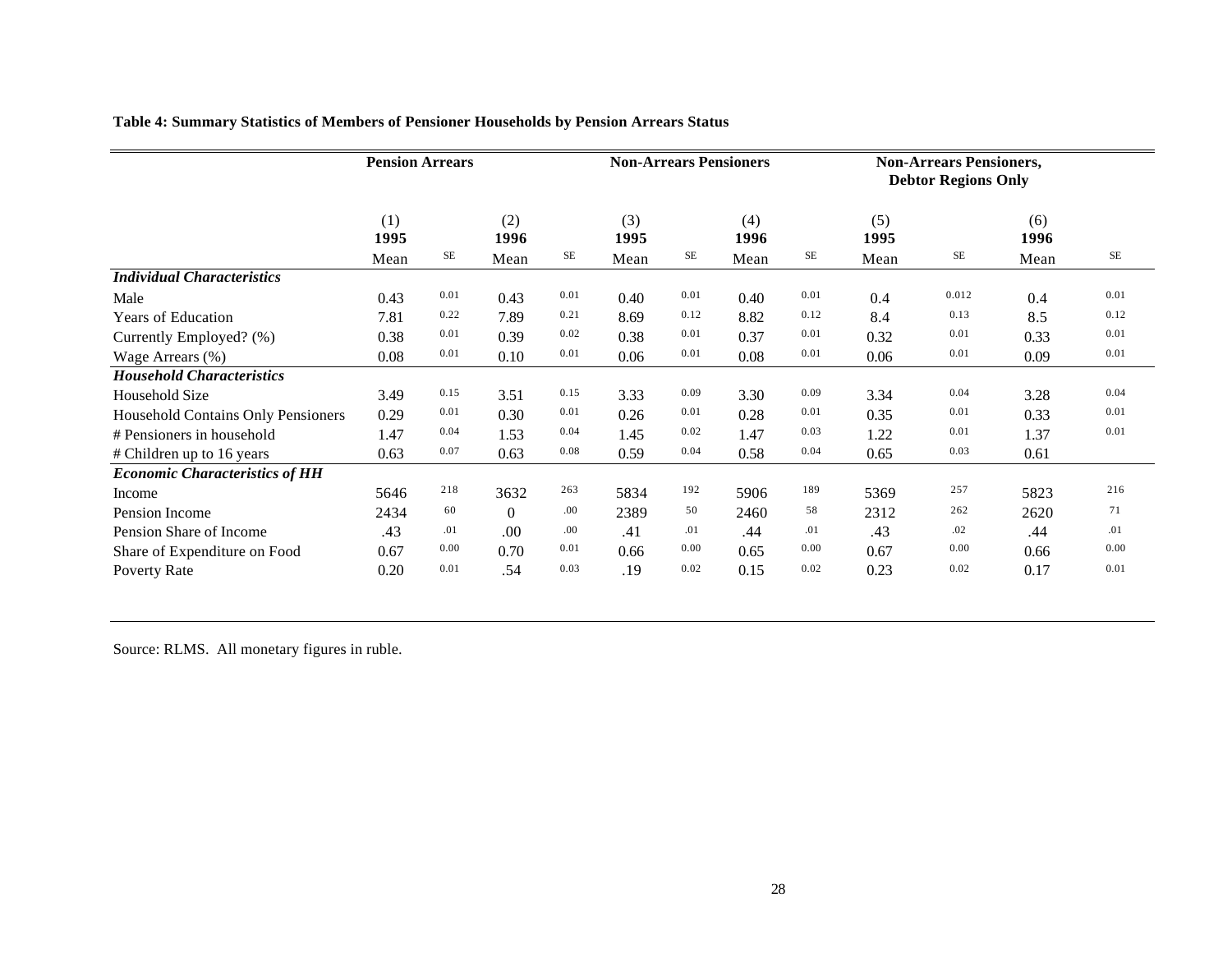Figure 1. Per Capita Income Densities

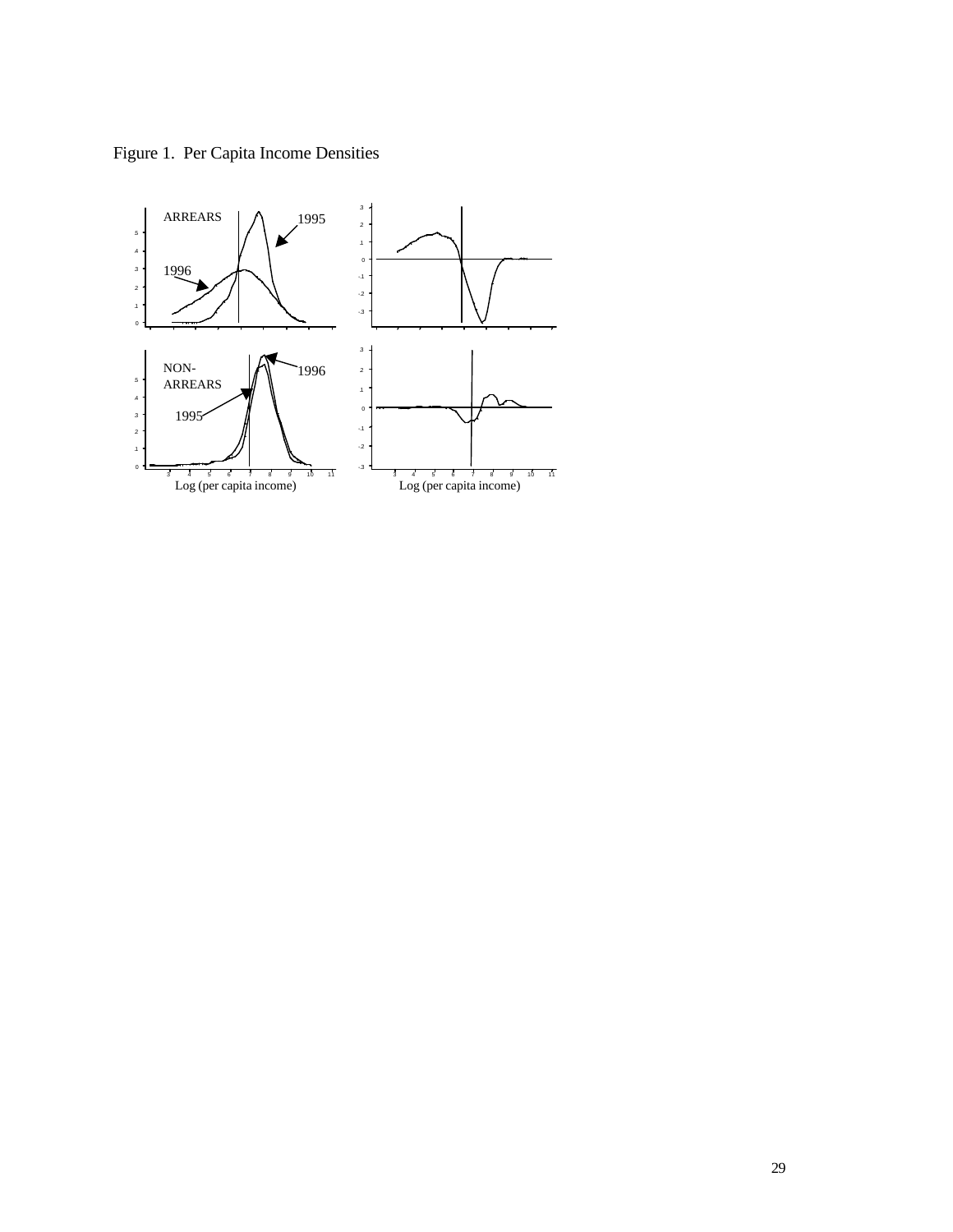| A. Full Sample of Pensioners                              |              |              |                   |  |  |  |  |
|-----------------------------------------------------------|--------------|--------------|-------------------|--|--|--|--|
|                                                           | 1995         | 1996         | <b>Difference</b> |  |  |  |  |
| <b>Arrears Pensioners</b>                                 | 2213         | 1970         | $-243$            |  |  |  |  |
| ('treatment')                                             | (48)         | (38)         |                   |  |  |  |  |
| <b>Non-Arrears Pensioners</b>                             |              |              |                   |  |  |  |  |
| ('control 1')                                             | 2133<br>(33) | 2111<br>(33) | $-22$             |  |  |  |  |
|                                                           |              |              |                   |  |  |  |  |
| Difference                                                | $+80$        | $-141$       | $-221$            |  |  |  |  |
|                                                           |              |              |                   |  |  |  |  |
| <b>B. Debtor Regions Only</b>                             | 1995         | 1996         | <b>Difference</b> |  |  |  |  |
|                                                           |              |              |                   |  |  |  |  |
| <b>Arrears Pensioners</b>                                 | 2213         | 1970         | $-243$            |  |  |  |  |
| ('treatment')                                             |              |              |                   |  |  |  |  |
| <b>Non-Arrears Pensioners</b>                             |              |              |                   |  |  |  |  |
| ('control 2')                                             | 2147         | 2130         | $-17$             |  |  |  |  |
|                                                           |              |              |                   |  |  |  |  |
| Difference                                                | $+66$        | $-160$       | $-226$            |  |  |  |  |
| C. High vs. Low Probability Arrears Groups--Donor Regions |              |              |                   |  |  |  |  |
|                                                           | <u>1995</u>  | <u>1996</u>  | <b>Difference</b> |  |  |  |  |
| <b>Likely Arrears</b>                                     | 2179         | 2186         | $+7$              |  |  |  |  |
|                                                           |              |              |                   |  |  |  |  |
|                                                           |              |              |                   |  |  |  |  |
| Non-Likely                                                | 1969         | 1953         | $-16$             |  |  |  |  |
|                                                           |              |              |                   |  |  |  |  |

*Difference +210 -233 +23*

# **Table 5. Daily Caloric Intake of Male Members of Households with Pensioners**

Standard errors in parentheses.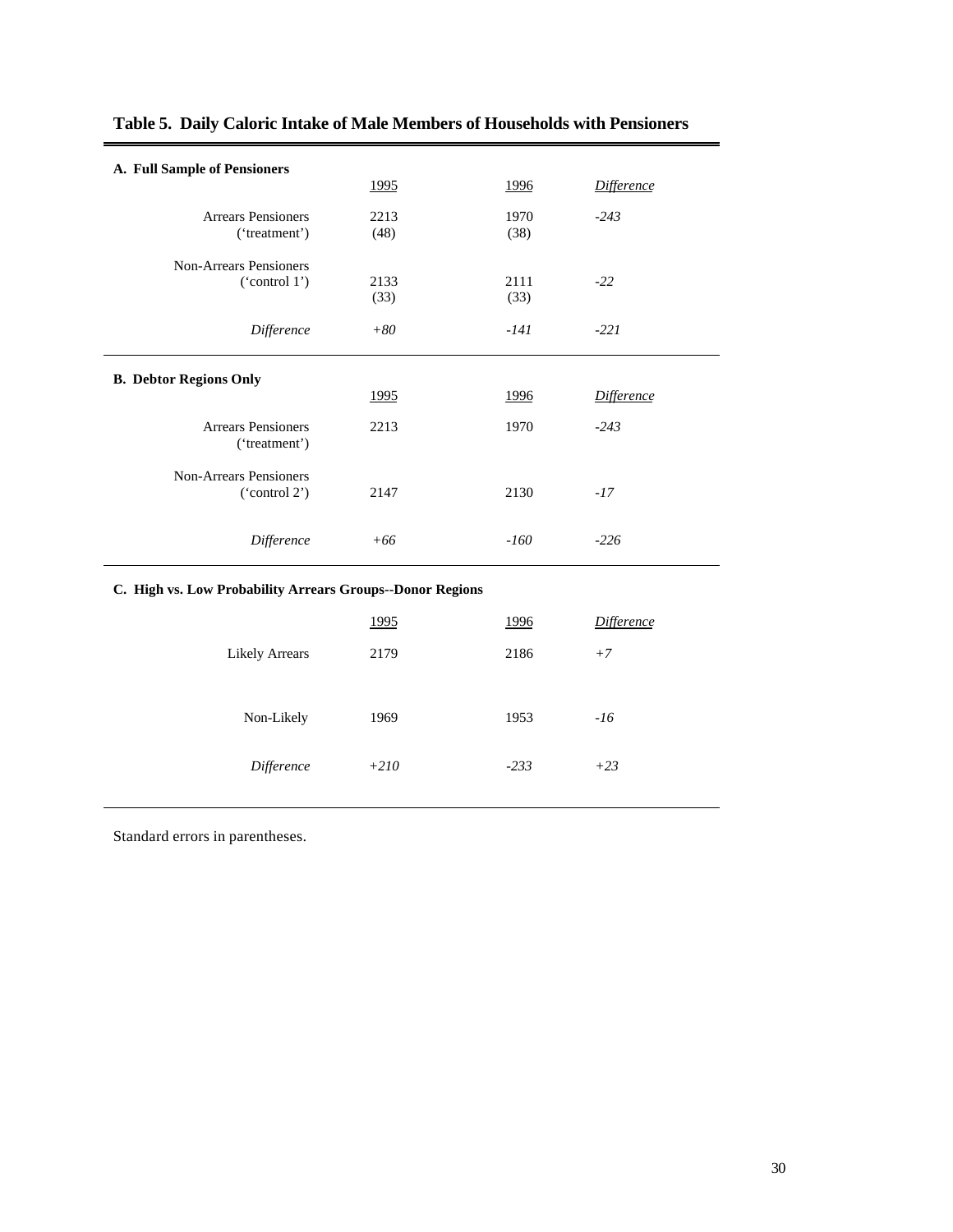

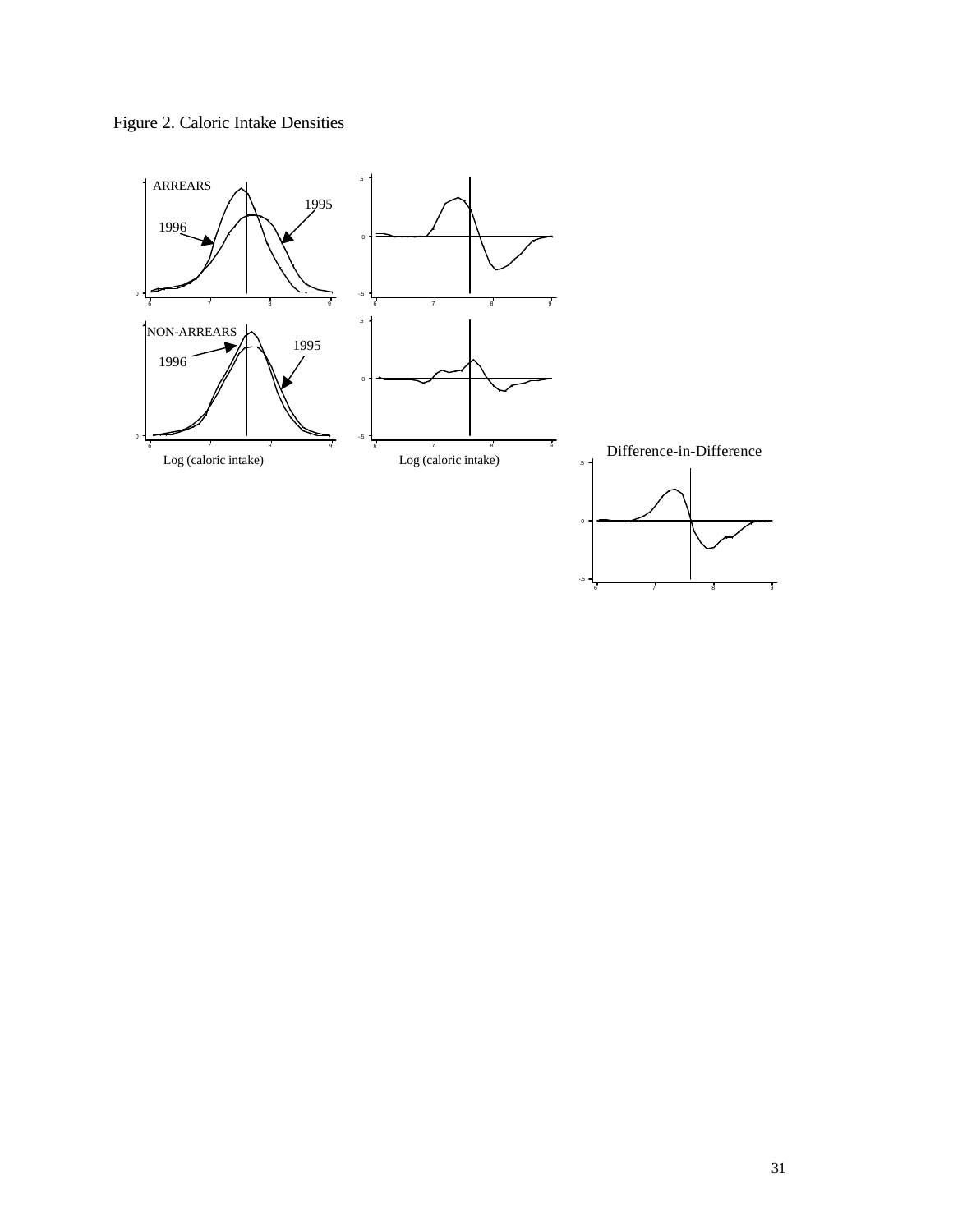|                              |        |     | Debtor Regions |     |        | Donor Regions    |      |  |  |  |
|------------------------------|--------|-----|----------------|-----|--------|------------------|------|--|--|--|
|                              | 1995   |     | 1996           |     | 1995   |                  | 1996 |  |  |  |
|                              | $R$ bn | SD  | Rbn            | SD  | $R$ bn | <i>SD</i><br>Rbn | SD   |  |  |  |
| <b>Total Social Spending</b> | 6846   | 337 | 7074           | 307 | 8868   | 768<br>8473      | 530  |  |  |  |
| Health                       | 1574   | 78  | 1569           | 69  | 1850   | 138<br>1861      | 141  |  |  |  |
| Housing                      | 2264   | 142 | 2338           | 138 | 3647   | 483<br>3153      | 317  |  |  |  |
| Education                    | 2160   | 100 | 2236           | 89  | 2502   | 172<br>2535      | 146  |  |  |  |
| Miscellaneous social         | 849    | 41  | 930            | 46  | 870    | 57<br>924        | 62   |  |  |  |

# **Table 6. Region-Level Social Spending, by Pension Fund Debtor vs. Donor Status**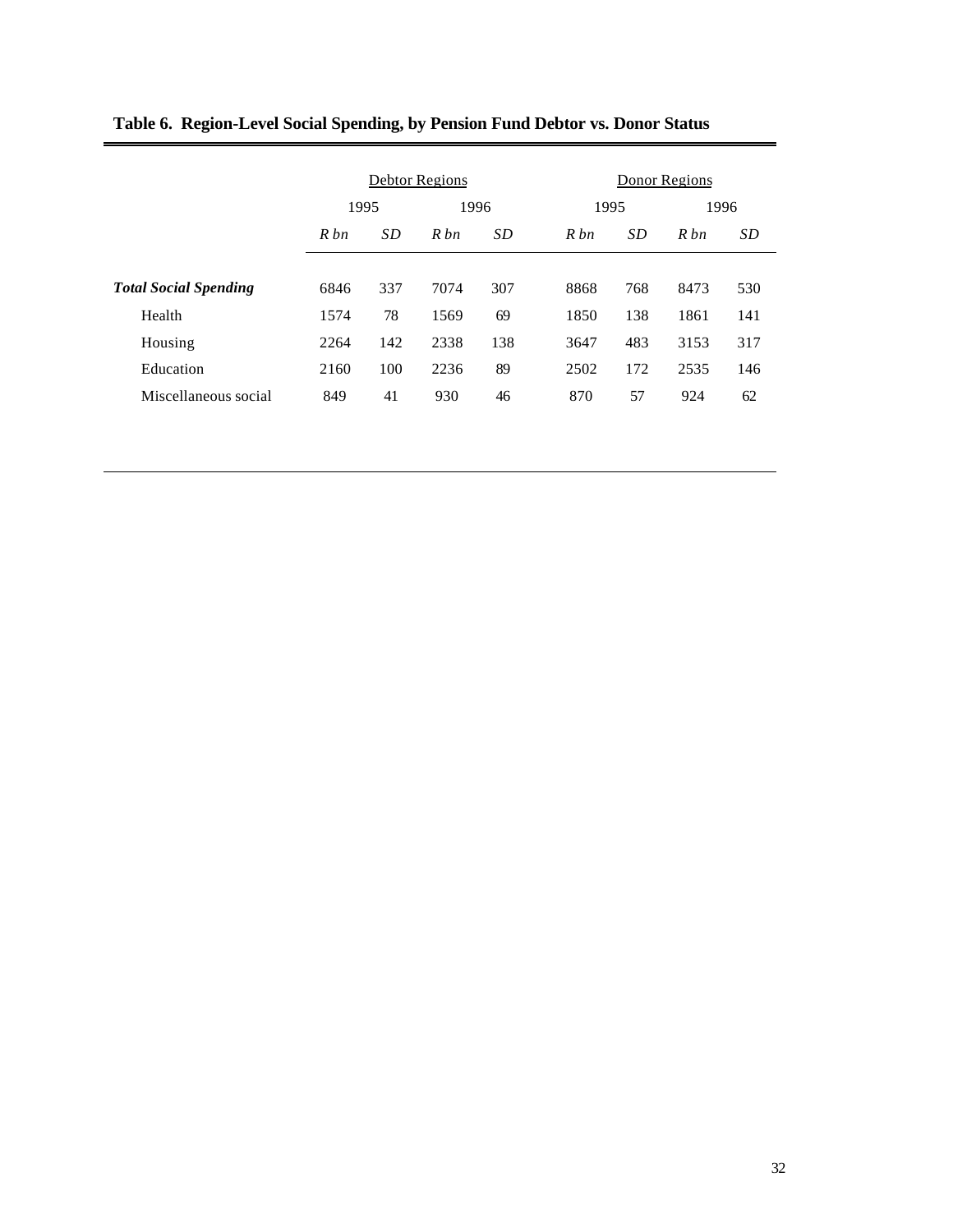

Figure 3. Calorie Trends 1994-96, Treatment and Control Groups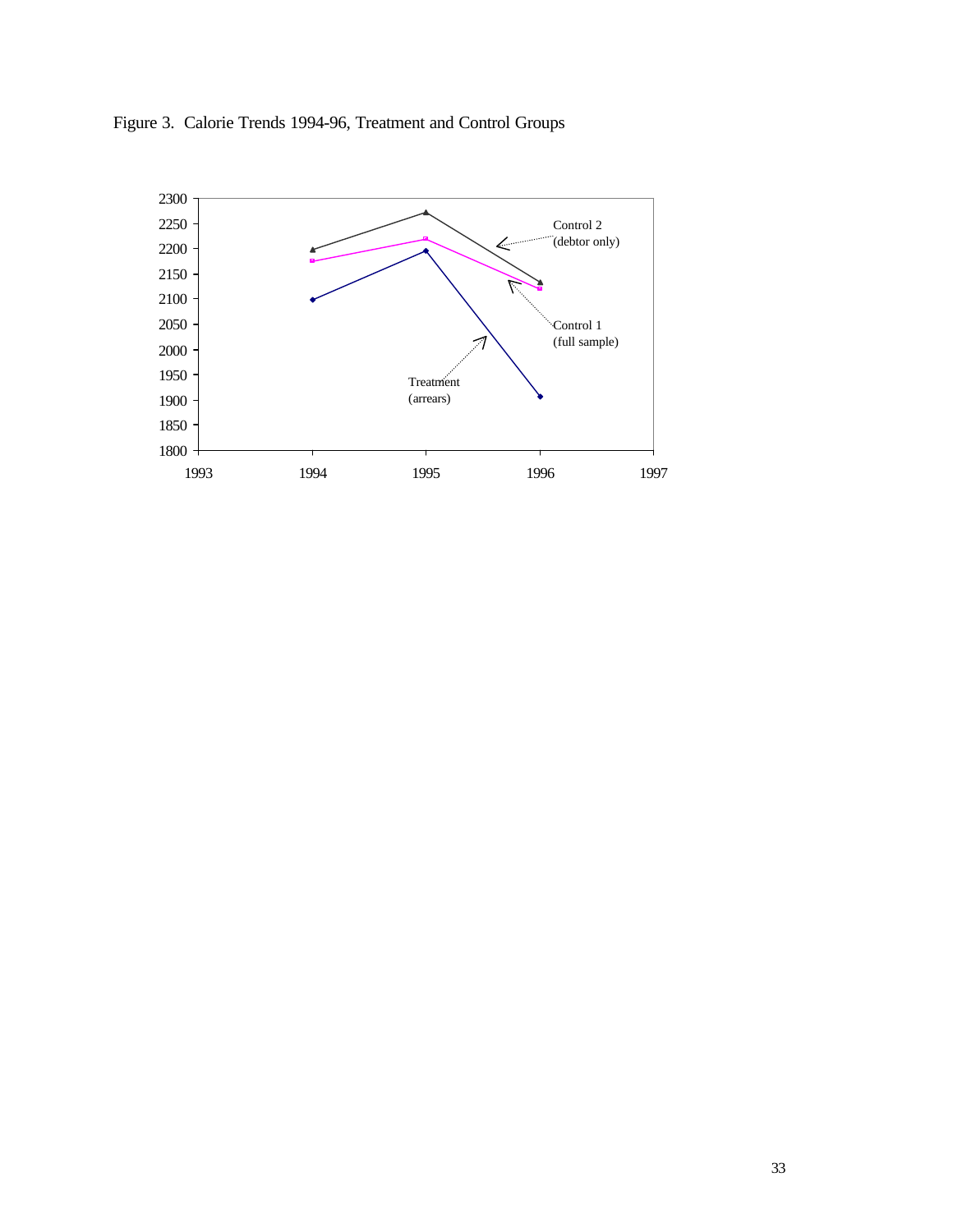|                                                   |             | <b>Pension Arrears</b> |             |           | <b>Non-Arrears Pensioners</b> |           |             | <b>Non-Arrears Pensioners,</b><br><b>Debtor Regions Only</b> |             |           |             |           |
|---------------------------------------------------|-------------|------------------------|-------------|-----------|-------------------------------|-----------|-------------|--------------------------------------------------------------|-------------|-----------|-------------|-----------|
|                                                   | (1)<br>1995 |                        | (2)<br>1996 |           | (3)<br>1995                   |           | (4)<br>1996 |                                                              | (5)<br>1995 |           | (6)<br>1996 |           |
|                                                   | Mean        | SE                     | Mean        | <b>SE</b> | Mean                          | <b>SE</b> | Mean        | SE                                                           | Mean        | <b>SE</b> | Mean        | <b>SE</b> |
| Receipt of services and assistance                |             |                        |             |           |                               |           |             |                                                              |             |           |             |           |
| Get fuel benefits?                                | .018        | .004                   | .024        | .004      | .008                          | .002      | .010        | .002                                                         | .010        | .002      | .007        | .002      |
| Get apartment benefits?                           | .043        | .006                   | .048        | .006      | .083                          | .006      | .116        | .007                                                         | .082        | .007      | .104        | .008      |
| Get stipend?                                      | .052        | .007                   | .023        | .005      | .044                          | .004      | .038        | .004                                                         | .046        | .005      | .039        | .005      |
| Medical insurance paid by govt?                   | .25         | .014                   | .32         | .015      | .36                           | .011      | .442        | .011                                                         | .36         | .013      | .43         | .013      |
| Eligible for medicine discount?                   | .061        | .007                   | .056        | .007      | .092                          | .006      | .105        | .006                                                         | .082        | .007      | .089        | .007      |
| Received assistance from private<br>organization? | .023        | .005                   | .027        | .005      | .027                          | .003      | .028        | .003                                                         | .026        | .004      | .023        | .004      |

# **Table 7: Receipt of Government and Private Assistance, by Pension Arrears Status**

Source: RLMS.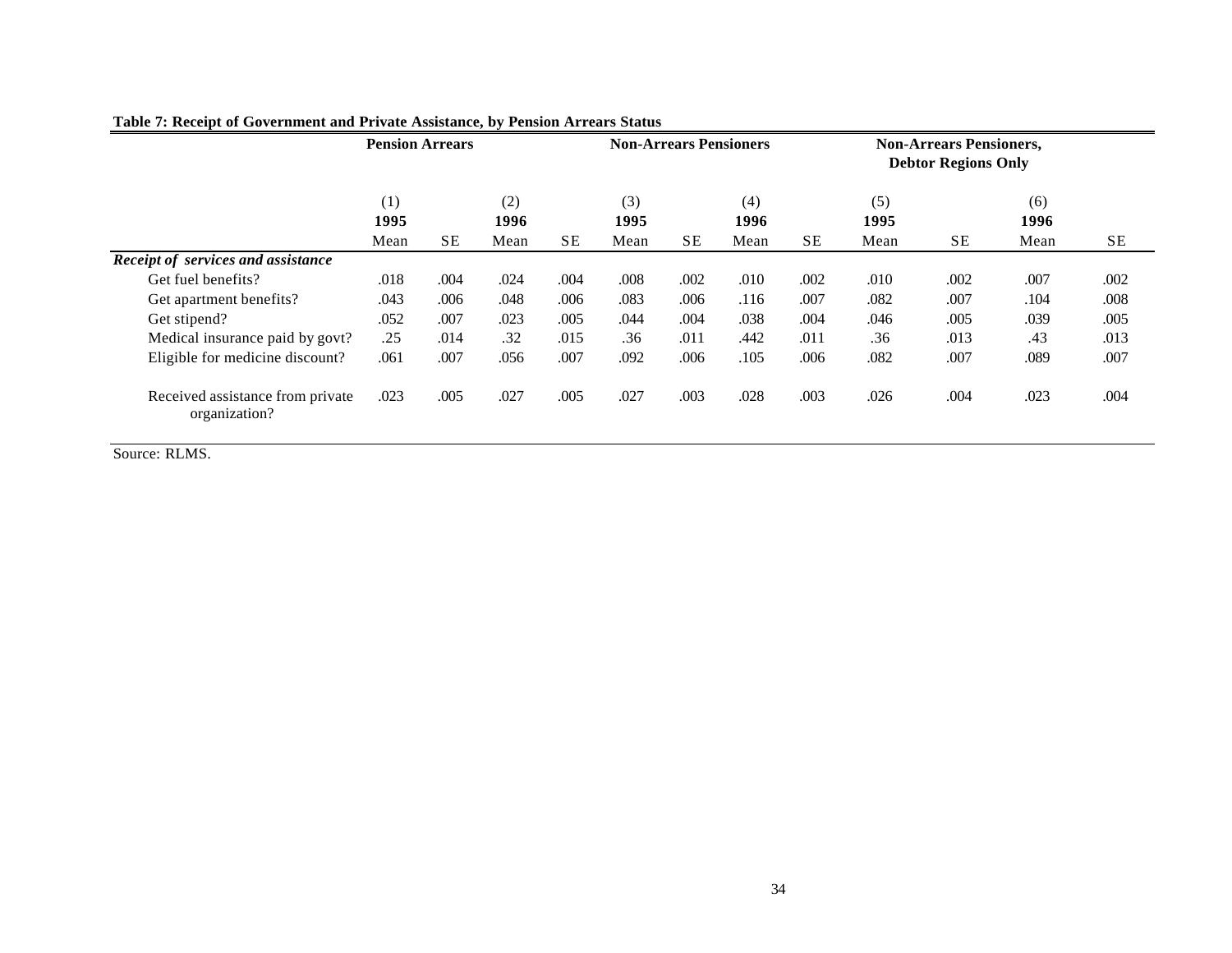# **Table 8. Regressions for Caloric Intake: Men**

|                              | <b>Total Sample</b><br><b>OLS</b><br>(1) | <b>Total Sample</b><br><b>OLS</b><br>(2) | <b>Total Sample</b><br><b>OLS</b><br>(3) | <b>Total Sample</b><br><b>Fixed Effects</b><br>(4) | Debtor Only<br><b>OLS</b><br>(5) | Debtor Only<br><b>OLS</b><br>(6) | Debtor Only<br><b>OLS</b><br>(7) | Debtor Only<br><b>Fixed Effects</b><br>(8) |
|------------------------------|------------------------------------------|------------------------------------------|------------------------------------------|----------------------------------------------------|----------------------------------|----------------------------------|----------------------------------|--------------------------------------------|
| Pension Arrears*1996         | $-239$<br>(73.8)                         | $-226$<br>(77.0)                         | $-228$<br>(76.3)                         | $-258$<br>(53.2)                                   | $-232$<br>(79.9)                 | $-227$<br>(83.7)                 | $-224$<br>(82.7)                 | $-221$<br>(58.7)                           |
| Pension Arrears              | 145<br>(64.1)                            | 144<br>(64.1)                            | 146<br>(63.9)                            |                                                    | 146<br>(71.2)                    | 146.2<br>(72.5)                  | 147<br>(72.0)                    |                                            |
| 1996                         | 30.1<br>(45.6)                           | 21.5<br>(45.0)                           | 29.6<br>(45.6)                           |                                                    | 27.5<br>(55.9)                   | 21.2<br>(56.3)                   | 27.3<br>(56.5)                   |                                            |
| Household Size               | 32.7<br>(26.7)                           | 24.4<br>(25.7)                           | 24.1<br>(25.4)                           | 27.2<br>(35.1)                                     | 56.5<br>(30.3)                   | 39.1<br>(29.3)                   | 38.1<br>(29.0)                   | 26.9<br>(36.7)                             |
| $#$ children 0-16            | 1.07<br>(51.0)                           | 17.5<br>(49.4)                           | 16.0<br>(48.5)                           |                                                    | $-49.4$<br>(58.3)                | $-11.4$<br>(56.9)                | $-12.8$<br>(55.8)                |                                            |
| Age                          | 1.5<br>(1.2)                             | 2.3<br>(1.2)                             | 2.2<br>(1.2)                             |                                                    | 2.2<br>(1.4)                     | 2.9<br>(1.4)                     | 2.7<br>(1.4)                     |                                            |
| <b>Years of Education</b>    | 34.8<br>(4.6)                            | 32.6<br>(4.7)                            | 32.1<br>(4.6)                            |                                                    | 32.9<br>(6.0)                    | 32.7<br>(5.9)                    | 32.4<br>(5.8)                    |                                            |
| Employed?                    | 198<br>(48.7)                            | 184.4<br>(52.3)                          | 236.3<br>(56.0)                          | 49.3<br>(88.1)                                     | 192.3<br>(56.9)                  | 161.2<br>(58.3)                  | 215<br>(62.8)                    | $-3.0$<br>(98.2)                           |
| Household Income w/o Pension |                                          | .065<br>(.019)                           | .056<br>(.019)                           | .009<br>(.028)                                     |                                  | .074<br>(.023)                   | .064<br>(.022)                   | .024<br>(.032)                             |
| Household in wage arrears?   |                                          |                                          | $-167$<br>(75.7)                         | $-46.2$<br>(18.1)                                  |                                  |                                  | $-178$<br>(80.5)                 | $-101$<br>(92.4)                           |
| Urban                        | $-31.8$<br>(58.5)                        | $-21.3$<br>(55.6)                        | $-27.3$<br>(54.0)                        |                                                    | $-41.5$<br>(62.8)                | $-28.1$<br>(59.8)                | $-35.2$<br>(59.5)                |                                            |
| Constant                     | 1485<br>(112)                            | 1376<br>(116)                            | 1390<br>(117)                            | 37.2<br>(1276)                                     | 1450<br>(143)                    | 1352<br>(145)                    | 1376<br>(146)                    | 1221<br>(1608)                             |
| Number of Observations       | 1958                                     | 1958                                     | 1958                                     | 1958                                               | 1532                             | 1532                             | 1532                             | 1532                                       |

**Standard errors in parentheses.**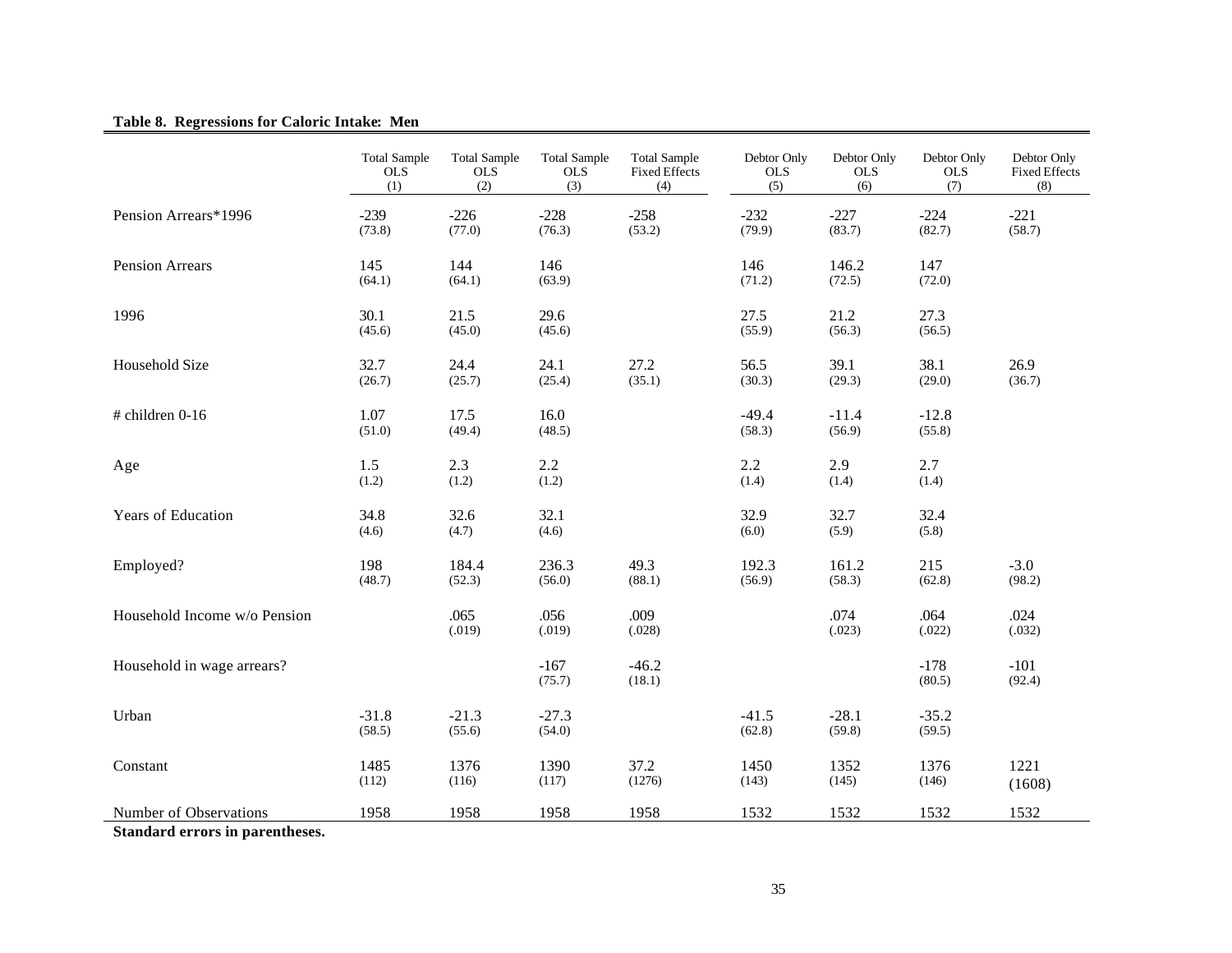# **Table 9. Nutritional Status Regressions**

|                              |               |              |                 |                |                   | Intrahousehold Allocation |
|------------------------------|---------------|--------------|-----------------|----------------|-------------------|---------------------------|
|                              | Men: Calories | Men: Protein | Women: Calories | Women: Protein | Men: Calories     | Women: Calories           |
|                              | (kcal/day)    | (grams/day)  | (kcal./day)     | (grams/day)    | (kcal/day)        | (kcal./day)               |
|                              | (1)           | (2)          | (3)             | (4)            | (5)               | (6)                       |
| Pension Arrears*1996         | $-228$        | $-4.3$       | $-163$          | $-4.7$         | $-238$            | $-163$                    |
|                              | (76.3)        | (2.4)        | (73.2)          | (2.6)          | (77.0)            | (73.3)                    |
| <b>Pension Arrears</b>       | 146           | 4.3          | 163             | 6.1            | 146.1             | 164                       |
|                              | (63.9)        | (2.3)        | (90.2)          | (2.1)          | (63.4)            | (67.0)                    |
| 1996                         | 29.6          | $-.18$       | 67.7            | 1.8            | 35.3              | 67.4                      |
|                              | (45.6)        | (2.3)        | (40.2)          | (1.4)          | (45.0)            | (40.2)                    |
| Household Size               | 24.1          | 2.6          | 12.6            | .59            | 25.3              | 11.3                      |
|                              | (25.4)        | (1.1)        | (21.7)          | (.70)          | (25.6)            | (21.9)                    |
| # children 0-16              | 16.0          | $-2.9$       | 4.9             | $-.60$         | 19.2              | 6.9                       |
|                              | (48.5)        | (2.4)        | (39.8)          | (1.2)          | (48.8)            | (39.7)                    |
| Age                          | 2.2           | .091         | $-3.5$          | $-.10$         | 3.7               | $-3.1$                    |
|                              | (1.2)         | (.063)       | (.94)           | (.034)         | (1.7)             | (1.4)                     |
| <b>Years of Education</b>    | 32.1          | 1.6          | 18.8            | .73            | 31.8              | 18.7                      |
|                              | (4.6)         | (.24)        | (4.6)           | (.17)          | (5.0)             | (4.7)                     |
| Employed?                    | 236.3         | 5.4          | 32.8            | .88            | 155               | 28.4                      |
|                              | (56.0)        | (2.4)        | (39.0)          | (1.5)          | (59.1)            | (40.0)                    |
| Household Income w/o Pension | .056          | .0041        | .055            | .003           | .066              | .056                      |
|                              | (.019)        | (.0008)      | (.018)          | (.001)         | (.020)            | (.018)                    |
| Household in wage arrears?   | $-167$        | 5.5          | $-129$          | $-3.6$         | $-162$            | $-130$                    |
|                              | (75.7)        | (3.1)        | (66.2)          | (3.6)          | (74.3)            | (66.4)                    |
| Urban                        | $-27.3$       | $-4.0$       | $-59.1$         | $-3.8$         | $-34.3$           | $-58.9$                   |
|                              | (54.0)        | (2.2)        | (56.9)          | (1.9)          | (54.5)            | (57.0)                    |
| Person is Pensioner          |               |              |                 |                | $-95.3$<br>(76.0) | $-22.4$<br>(60.0)         |
| Constant                     | 1390          | 36.7         | 1429            | 41.3           | 1354              | 1427                      |
|                              | (117)         | (5.11)       | (39.1)          | (4.1)          | (127)             | (115)                     |
| Number of Observations       | 1958          | 1958         | 2504            | 2504           | 1800              | 1991                      |

**Standard errors in parentheses.**